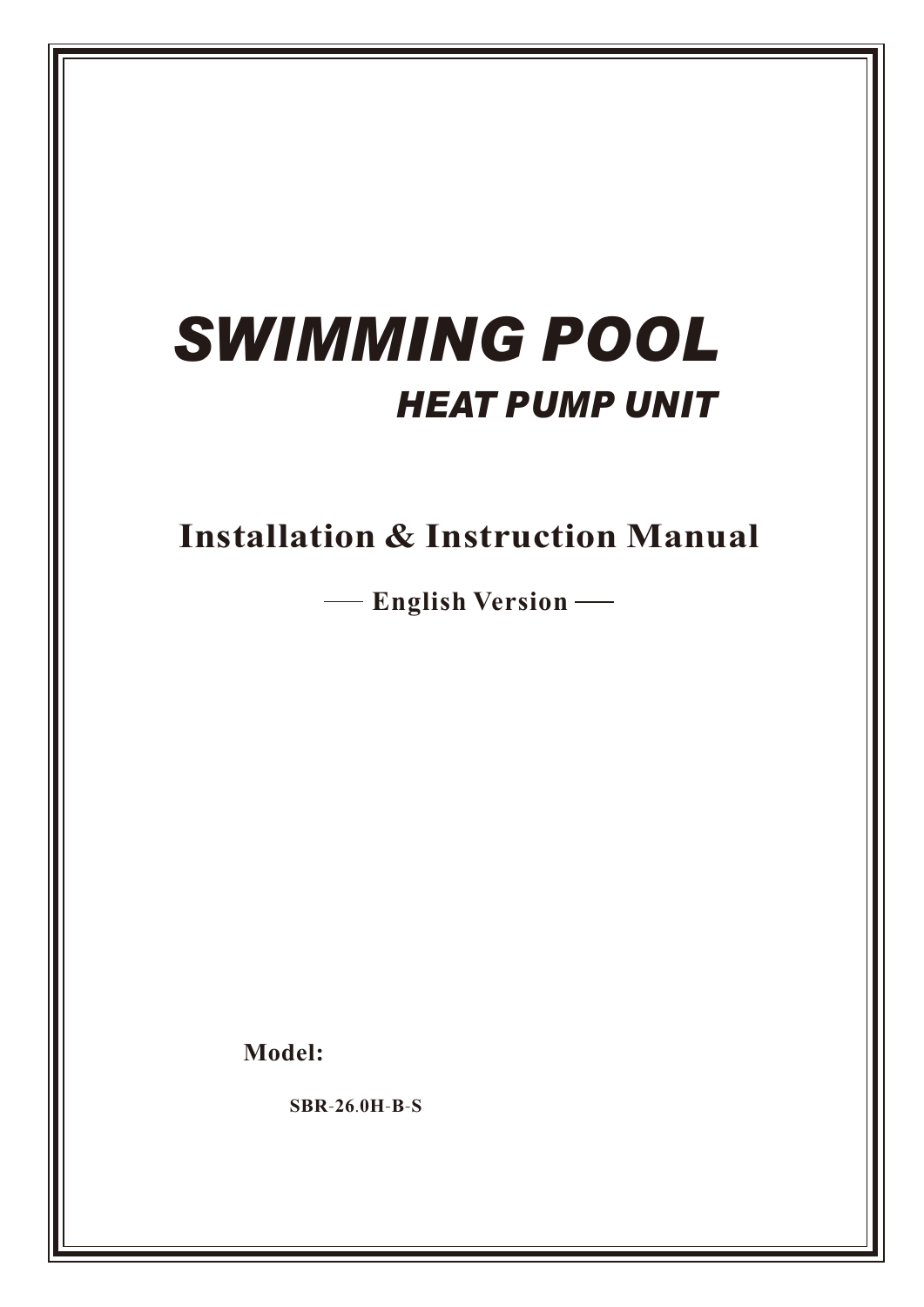**Contents**

## **Performance Data Specifications**

| 1. Performance data of Swimming Pool Heat Pump Unit ----------- 1   |  |
|---------------------------------------------------------------------|--|
| 2. The dimension for Swimming Pool Heat Pump -------------- -- 2    |  |
| 3. Wire controller operation guide--------------------------------3 |  |
|                                                                     |  |
|                                                                     |  |

### **Service**

| 1. How to Obtain Service---------------------------------- 17 |  |
|---------------------------------------------------------------|--|
| 2. For Installing Dealer----------------------- ---------- 17 |  |
| 3. Will Ever Need Freon--------------------------------- 17   |  |

### **Attachment**

| 1. The charts displayed for outdoor pool $\&$ indoor pool ---------17 |  |
|-----------------------------------------------------------------------|--|
| 2. The Installation about Heat Pump & Chlorinator-------- ---- 19     |  |
|                                                                       |  |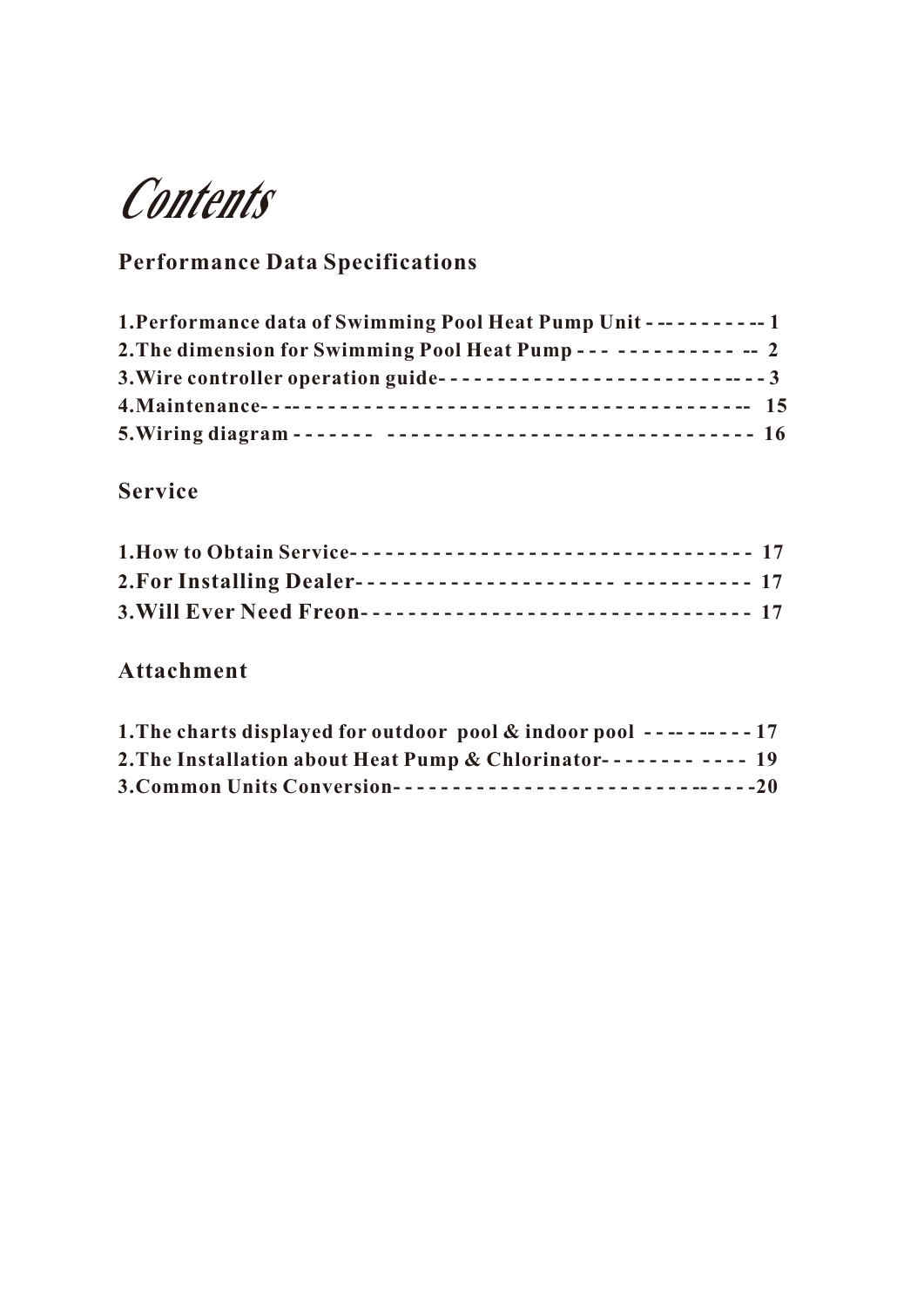#### **Dear customers:**

In order to use this machine safely, please read this user's manual carefully before using and installation, especially pay attention to each notice remark for usage and maintenance. Also keep it carefully for later use. Heat pump water heater is a professional machine, it may cause damage or hazard when wrong installed. Relevant installation and maintenance shall be done by technical people. Please contact our installation service for reference.

### **Important warning:**

■ This appliance can used by children aged from 8 years and above and persons with reduced physical, sensory or mental capabilities or lack of experience and knowledge if they have been given supervision or instruction concerning use of the appliance in a safe way and understand the hazards involved.

 Children shall not play with the appliance .Cleaning and user maintenance shall not be made by children without supervision.

- ■Children should be supervised to ensure that they do not play with the appliance.
- ■The specifications of fuse is: AC250V, 3.15A.
- $\blacksquare$  The appliance must be fitted with means for disconnection from the supply mains having a contact separation in all poles that provide full disconnection under overvoltage category III conditions and these means must be incorporated in the fixed wiring in accordance with the wiring rules.

 Please make sure that the unit and power connection have good earthing, otherwise may cause electrical shock..

- The running range of the heat pump:
	- (1)Heating : outlet water range:15 ~40°C, the ambient temperature range  $0 \sim 32$ °C;
	- (2) Cooling : outlet water range: $8 \sim 30^{\circ}$ C, the ambient temperature range  $20 \sim 43$ °C;
	- (3) the pressure of water :  $14 \sim 18$ kpa

■ Do not forget to connect the ground wire

■ Use an exclusive power source with a circuit breaker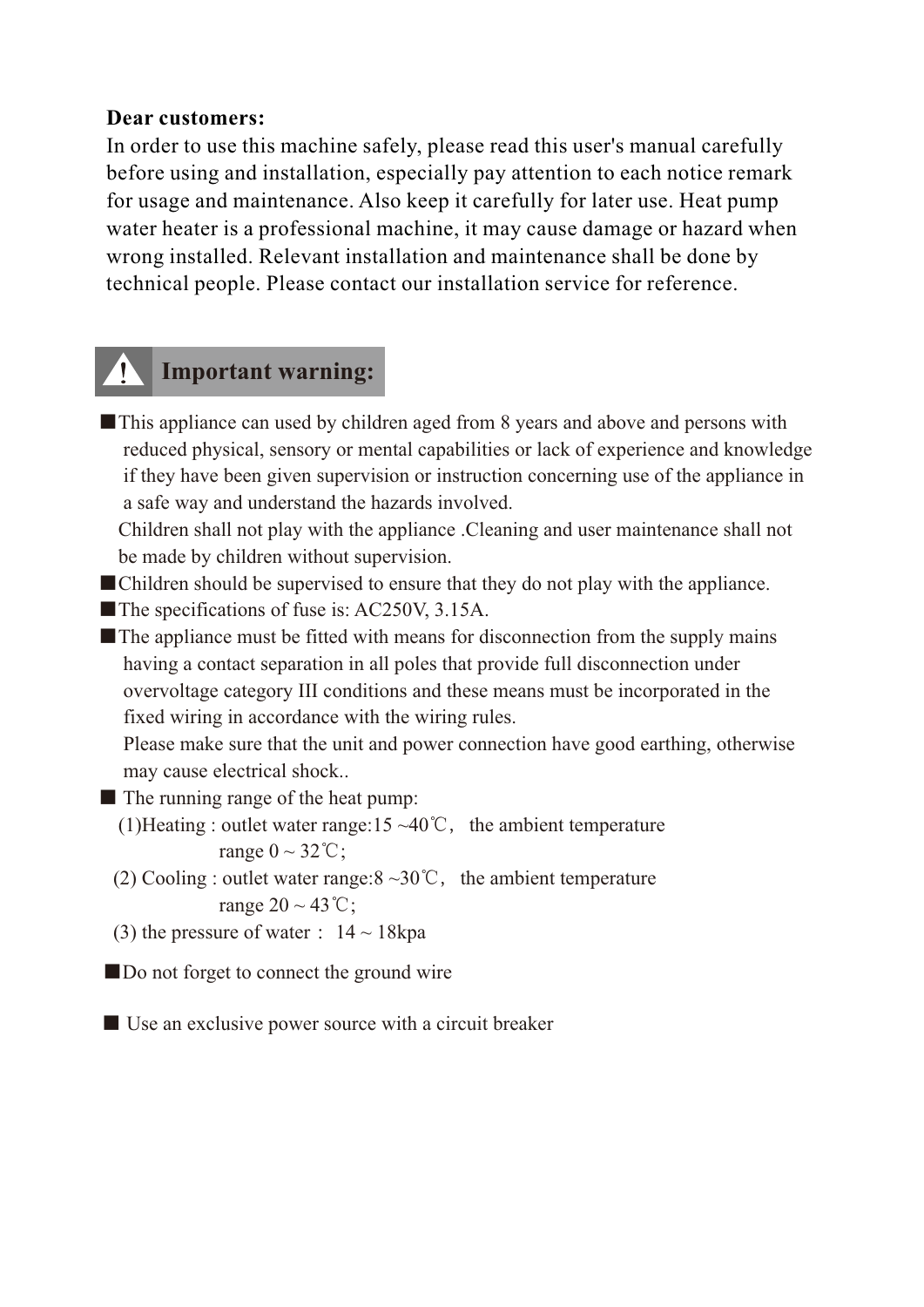### **Specification**

### **1.Performance data of Swimming Pool Heat Pump Unit**

| Model                         |                       |                                | <b>SBR-26.0H-B-S</b> |                |  |
|-------------------------------|-----------------------|--------------------------------|----------------------|----------------|--|
| <b>Rated Heating Capacity</b> |                       | W                              | 26000                |                |  |
|                               |                       | B T U/h                        | 90000                |                |  |
| <b>Rated Cooling Capacity</b> |                       | W                              | 18200                |                |  |
|                               |                       |                                | B T U/h              | 62000          |  |
|                               | <b>Heating Range</b>  |                                | $\rm ^{\circ}C$      | $15 - 40$      |  |
|                               | <b>Cooling Range</b>  |                                | $\overline{C}$       | $8 - 30$       |  |
|                               |                       | <b>Heating Input Power</b>     | W                    | 5650           |  |
|                               |                       | <b>Cooling Input Power</b>     | W                    | 5510           |  |
|                               |                       | <b>Running Current Heating</b> | $\mathbf A$          | $8.9\times3$   |  |
|                               |                       | <b>Running Current Cooling</b> | $\mathbf{A}$         | $8.7\times3$   |  |
|                               | <b>COP</b>            |                                | W/W                  | 4.6            |  |
|                               | <b>EER</b>            |                                | W/W                  | 3.3            |  |
|                               | <b>Power Supply</b>   |                                | V/PH/Hz              | 380-400V/3/50  |  |
|                               |                       | <b>Compressor Type</b>         |                      | Scroll         |  |
|                               |                       | <b>Compressor Nos.</b>         |                      | 1              |  |
|                               | <b>Fan Motor Nos.</b> |                                |                      | $\overline{2}$ |  |
|                               |                       | <b>Fan Motor Input</b>         | W                    | $90\times2$    |  |
|                               | <b>Fan Speed</b>      |                                | <b>RPM</b>           | 890            |  |
|                               | <b>Noise</b>          |                                | dB(A)                | 60             |  |
|                               |                       | <b>Water Connections</b>       | inch                 | $1 - 1/2$ "    |  |
|                               |                       | <b>Water Flow Volume</b>       | $m^3/h$              | $6 - 10$       |  |
|                               |                       | <b>Water Pressure Drop</b>     | Kpa                  | 16             |  |
| Unit                          |                       | L                              |                      | 1115           |  |
| <b>Dimension</b>              |                       | W                              | mm                   | 470            |  |
|                               |                       | H                              |                      | 1250           |  |
|                               |                       | L                              |                      | 1220           |  |
| Packing<br><b>Dimension</b>   |                       | W                              | mm                   | 480            |  |
|                               |                       | H                              |                      | 1380           |  |
|                               |                       | <b>Net Weight</b>              |                      | 126            |  |
| Weight                        | <b>Gross Weight</b>   |                                | kg                   | 145            |  |

Measurement conditions: outdoor air temp:24℃/19℃, inlet water temp:27℃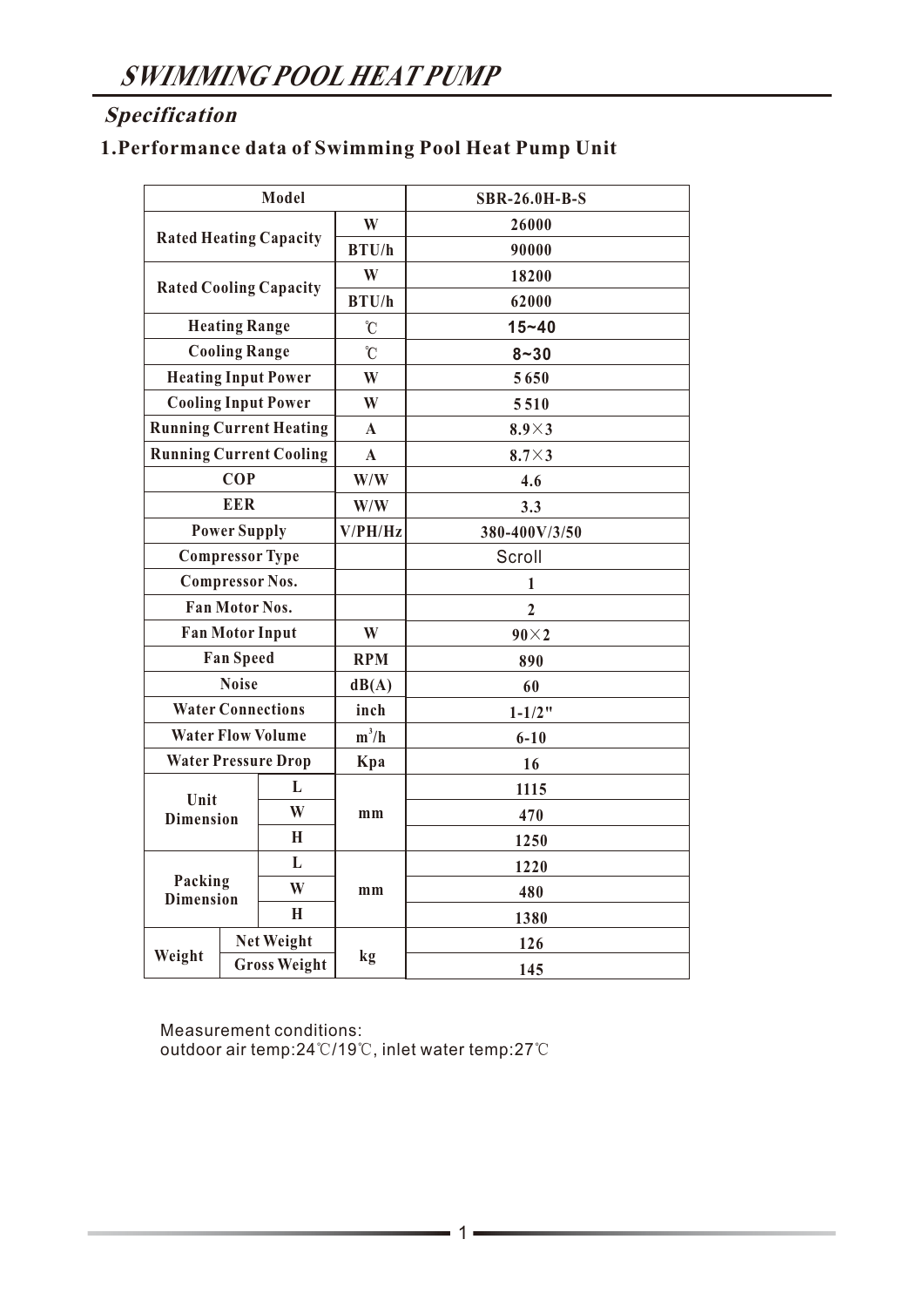### **2.The dimension for Swimming Pool Heat Pump**

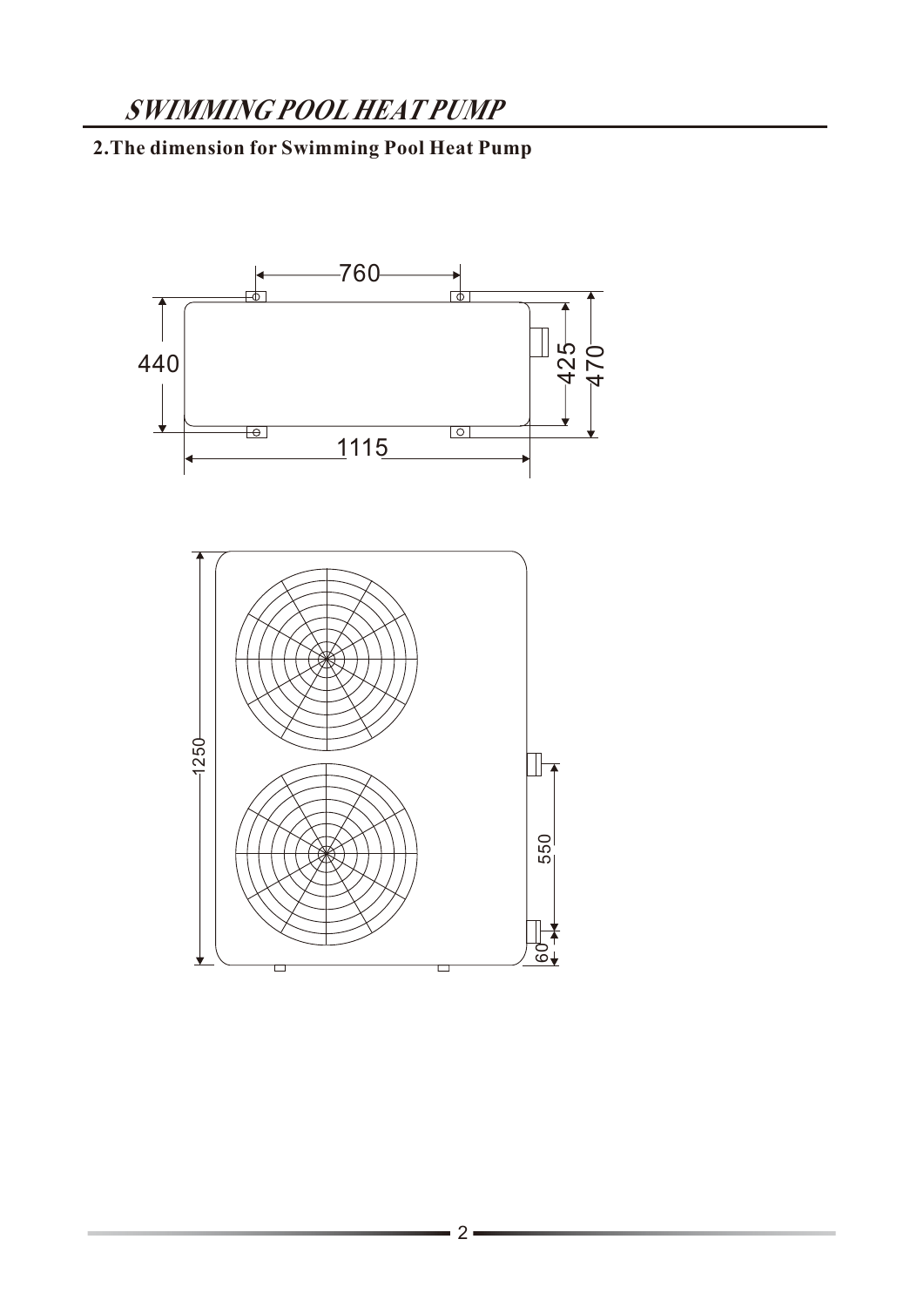### **3.Wire controller operation guide**

### **1). Controller introduction defrosting Cooling mode Heating mode Data showing area**  $s$ <sub>ET</sub> **MIN Clock Timer on**   $|ON|$  $\overline{\overline{\text{OFF}}}$ **Timer off Timer on/ off sign**  $<sup>(1)</sup>$ </sup>  $\bigoplus$ M **ON/OFF MODE UP/DOWN SET TIMER**

### **2) Wire controller button definition**

button

---to turn on or turn off your heat pump.

 $\triangle$  and  $\nabla$  button

-----up and down button to check or change setting.

Press these two button at the same time for 3seconds, lock the keyboard.

button

—Change setting. While use  $\Delta$  or  $\nabla$  button to check parameter, press  $\gamma$  button at the moment, could change the setting of current parameter. After finished, press  $\mathcal{P}$  to confirm.

Press  $\gamma$  button alone, could come to clock setting. First set the hour data, and use  $\Delta$  or  $\nabla$  button to change the hour data.

Secondly press  $\gamma$  again, to come to minute data setting. Still use  $\Delta$  or  $\nabla$  button to change the minuted data. After that, press  $\nabla$  to confirm.

M button

---Press M button to switch to heating or cooling mode.

---Press M for 3 seconds in standby status, could enter for Force Defrost.

button

 ----Button for timming.Integrating with up and down button, to set the time for turning on or turning off the heat pump.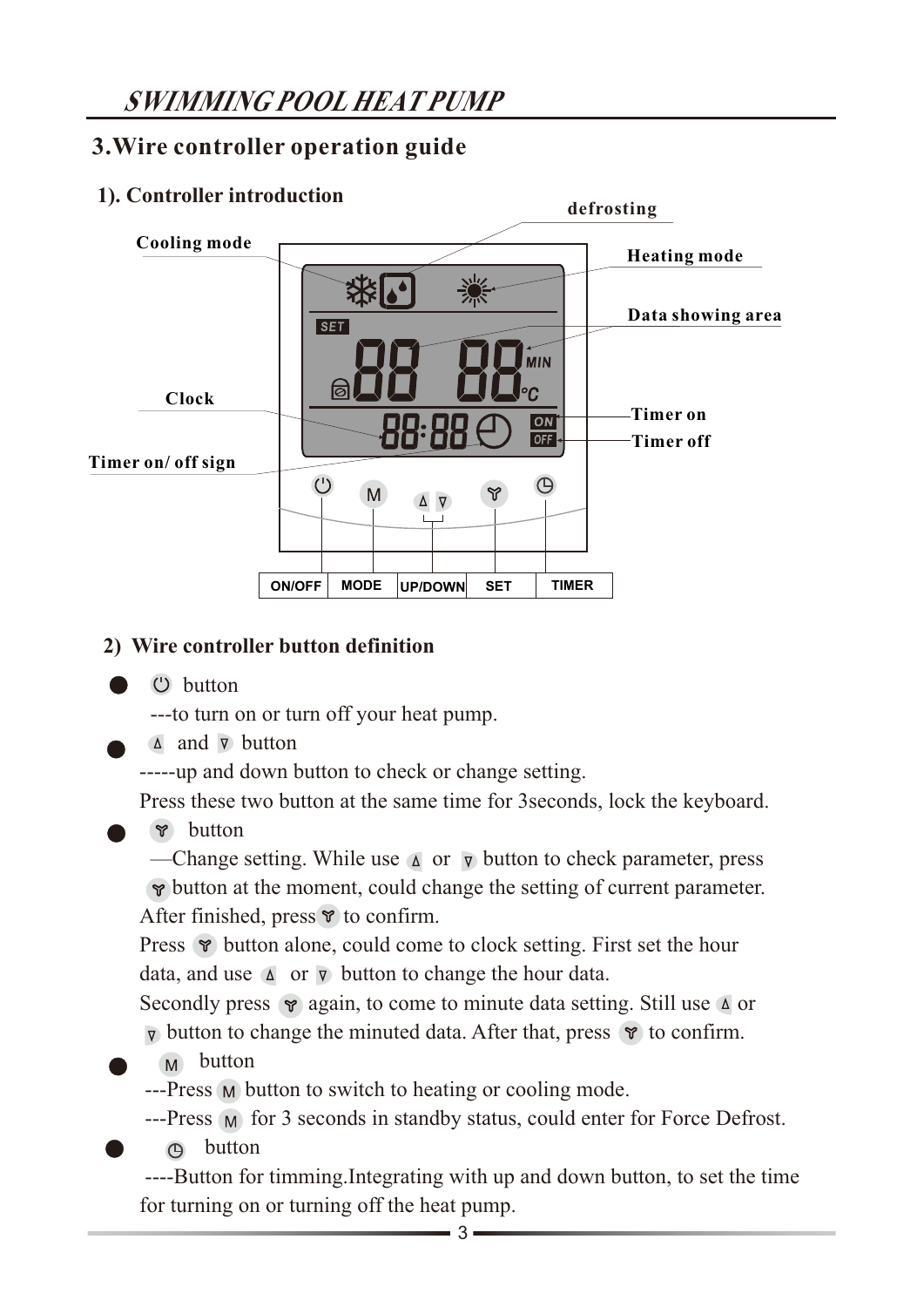### **3) Wire Controller Operation**

 $\circ$  In the state of OFF, LCD display clock and working mode only. see P1



When Press "power" button, heat pump turn on, and LCD display as below.



Parameter data setting

You could check and change the setting from any status as below steps.

1.Press up/ down button for the parameter you want to change setting.

2. Press  $\mathcal{P}$  button once, and the right data flash

3.Use up/down button to change the setting.

Press  $\mathcal V$  button again for confirm.

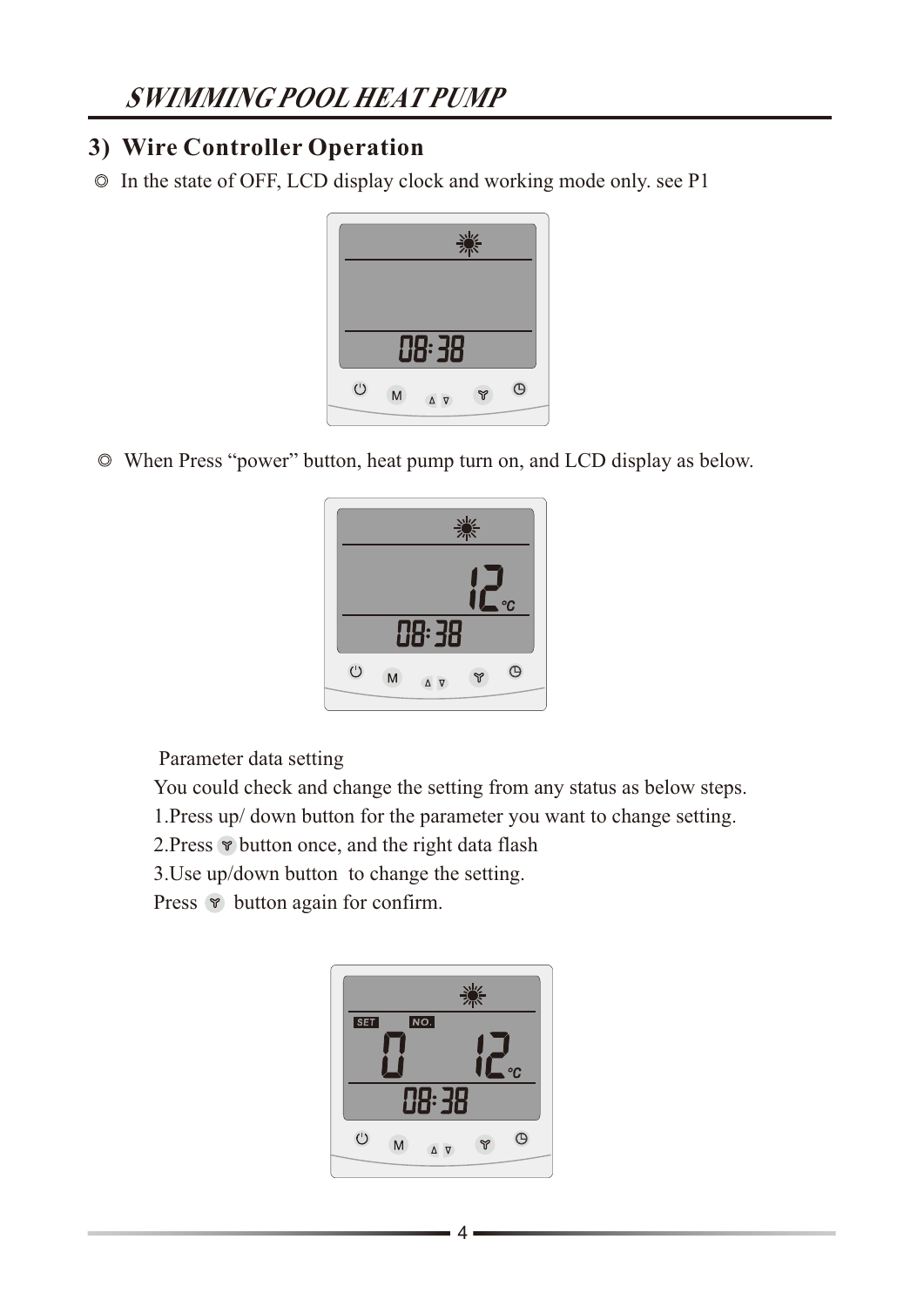### **Real Time Clock Setting**

In the default state, press " $\mathcal{V}$ " once to enter Real Time Clock Setting State; In the state of Real Time Clock Setting, press" $\mathcal{V}$ " once again, hour numbers flash, press " $\alpha$  "or "  $\gamma$ ", can adjust the hour for the clock. After the clock hour is setted, press " $\sqrt{\ }$ " once again, minute numbers flash, press "  $\triangle$  "or "  $\triangledown$ ", can adjust the minute for the clock. After setting the clock minute, press " $\mathcal{V}$ " again to confirm the clock setting and return default state.



### **Timming ON /OFF Setting**

In default state, press "  $\Theta$  " once to enter Timing Setting state.press "  $\Theta$  " again, the hour numbers for timming ON flash, press "  $\triangle$  " or "  $\triangledown$  " to adjust the hour for timming ON setting.

After setting the hour for timing ON, press "  $\Theta$  " once again, the minute number for timming ON flash, press "  $\Delta$  " or"  $\Delta$ " to adjust the minute for timming ON. After setting the minute for timming ON, press " $\Theta$ " once again, to enter the hour setting of timming OFF;

After setting the timming OFF hour and minute, press  $" \circledcirc "again, to confirm"$ current setting and return to default state.

In the state of Timming Setting, press "  $\gamma$  " once, it will clear timming ON /OFF setting and return to default state.





### **Keyboard Lock & Unlock**

In default state, long press "  $\triangle$  " and "  $\triangledown$  " for 3 seconds AT THE SAME TIME, vibrator "bee" once , the keyboard will be locked. In the state of Locked, long press "  $\Delta$  " and "  $\triangledown$  " for 3 seconds, vibrator "bee" for once, the

keyboard will be unlocked.



### **Back Up Memory After Power Resumption**

When the heat pump is working in normal state and electricity power cut off suddently, the system will run in the last setting record after power resumption.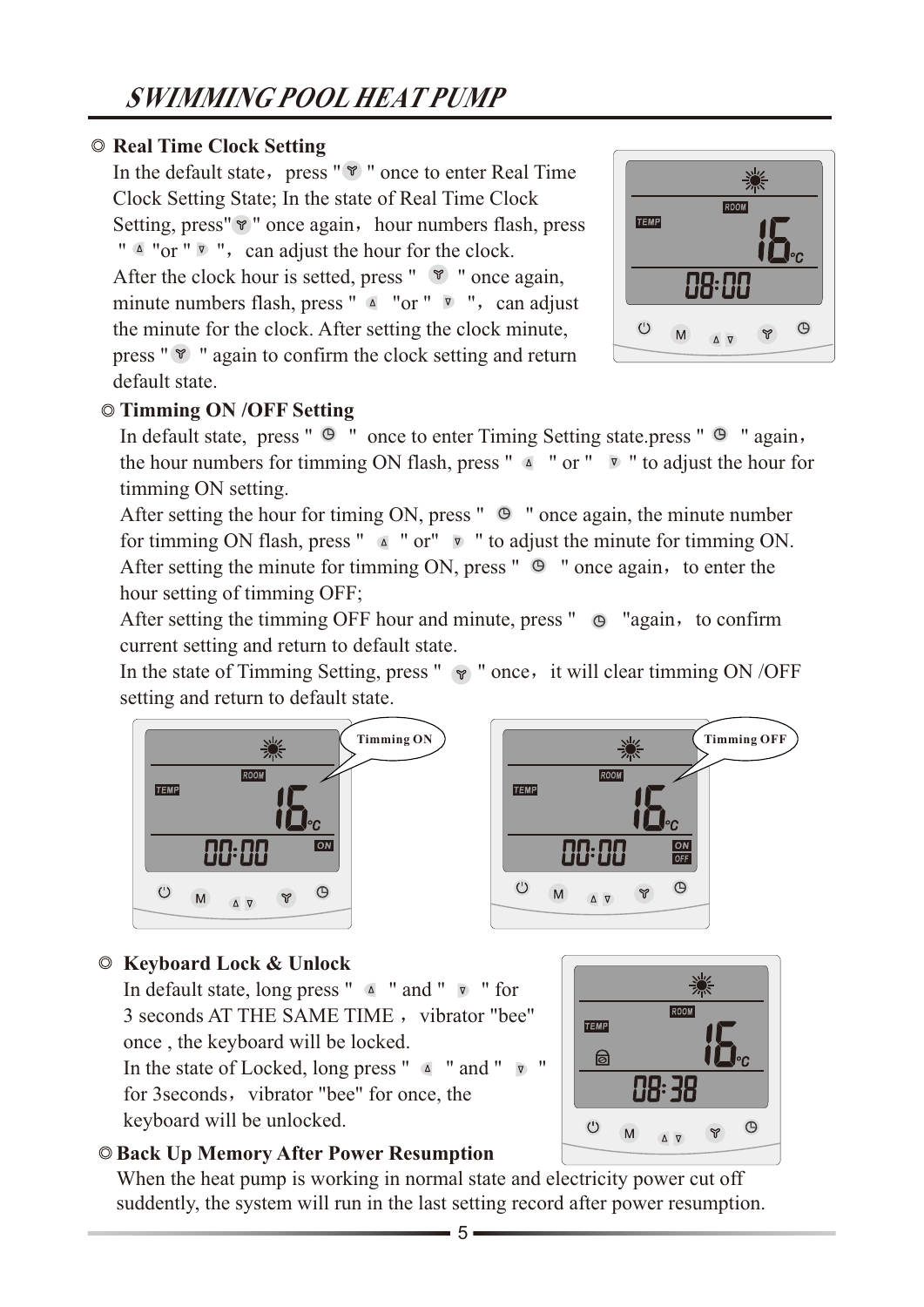### **3) Parameters**

| Digit            | Meaning                                              | Range                     | Default        | Remarks                       |
|------------------|------------------------------------------------------|---------------------------|----------------|-------------------------------|
| SET <sub>0</sub> | Cold water set point temp                            | 8-25 °C                   | $12^{\circ}$ C | Adjustable                    |
| SET <sub>1</sub> | Hot water set point temp                             | 20-40°C                   | $40^{\circ}$ C | Adjustable                    |
| SET <sub>2</sub> | Total working time of compressor after<br>defrosting | 30-90MIN                  | 40MIN          | Adjustable                    |
| SET <sub>3</sub> | Setting initialization temp of defrosting            | $0-30$ °C                 | $-7^{\circ}$ C | Adjustable                    |
| SET <sub>4</sub> | Temperature of exit defrost under<br>heating model   | $2-30$ °C                 | $13^{\circ}$ C | Adjustable                    |
| SET <sub>5</sub> | Time of exit defrost under heating model             | $1-12min$                 | 8min           | Adjustable                    |
| SET <sub>6</sub> | EEV control (Manual /Auto) (0:Manual, 1: Auto)       | $0 - 1$                   | 1              | Reversed                      |
| SET <sub>7</sub> | system quantity                                      | $1 - 2$                   | $\mathbf{1}$   | Adjustable                    |
| SET <sub>8</sub> | Temp difference                                      | $1-5$ °C                  | $2^{\circ}C$   | Adjustable                    |
| SET <sub>9</sub> | Second set point (Maximum temp)                      | 35-40°C                   | $40^{\circ}$ C | Adjustable                    |
| <b>SETA</b>      | Second set point (Minimum temp)                      | 20-25°C                   | $25^{\circ}$ C | Adjustable                    |
|                  | Working mode of water pump                           |                           |                |                               |
| <b>SET B</b>     | 0: Compressor stop, water pump stop                  | $0 - 2$                   | $\bf{0}$       | Adjustable                    |
|                  | 1: water pump keep working on                        |                           |                |                               |
|                  | 2: Water pump stop 30min, run 3 min, repeated        |                           |                |                               |
| <b>SET C</b>     | Target degree of EEV                                 | $-F(-15°C) - F(15°C)$     | $5^{\circ}$ C  | Reversed                      |
| <b>SET D</b>     | EEV step when in Manual mode                         | 10(100steps)~50(500steps) | 35(350steps)   | Reversed                      |
| <b>SET E</b>     | E-heater start temp                                  | $-15 - 10$ °C             | $0^{\circ}C$   | Reversed                      |
| 1                | Inlet water temp                                     | $0 - 99$ °C               |                | Tested data/can not change    |
| $\mathbf{2}$     | Outlet water temp                                    | $0 - 99$ °C               |                | Tested data/can not change    |
| 3                | Evaporator tube temp of system 1                     | $-35 - 80$ °C             |                | Tested data/can not change    |
| 4                | Evaporator tube temp of system 1                     | $-35 - 80$ °C             |                | Tested data/can not change    |
| 5                | Coil temp of system 1                                | $-35 - 80$ °C             |                | Reversed                      |
| $6\phantom{1}$   | Coil temp of system 2                                | $-35 - 80$ °C             |                | Reversed                      |
| $\overline{7}$   | Ambient temp                                         | $-35 - 80$ °C             |                | Tested data/can not change    |
| 8                | Exhaust temp of system 1                             | $0~125$ °C                |                | Tested data/can not<br>change |
| 9                | Exhaust temp of system 2                             | $0~125$ °C                |                | Tested data/can not<br>change |
| A                | Acutal step of EEV X10                               | $10 - 47$                 |                | Reversed                      |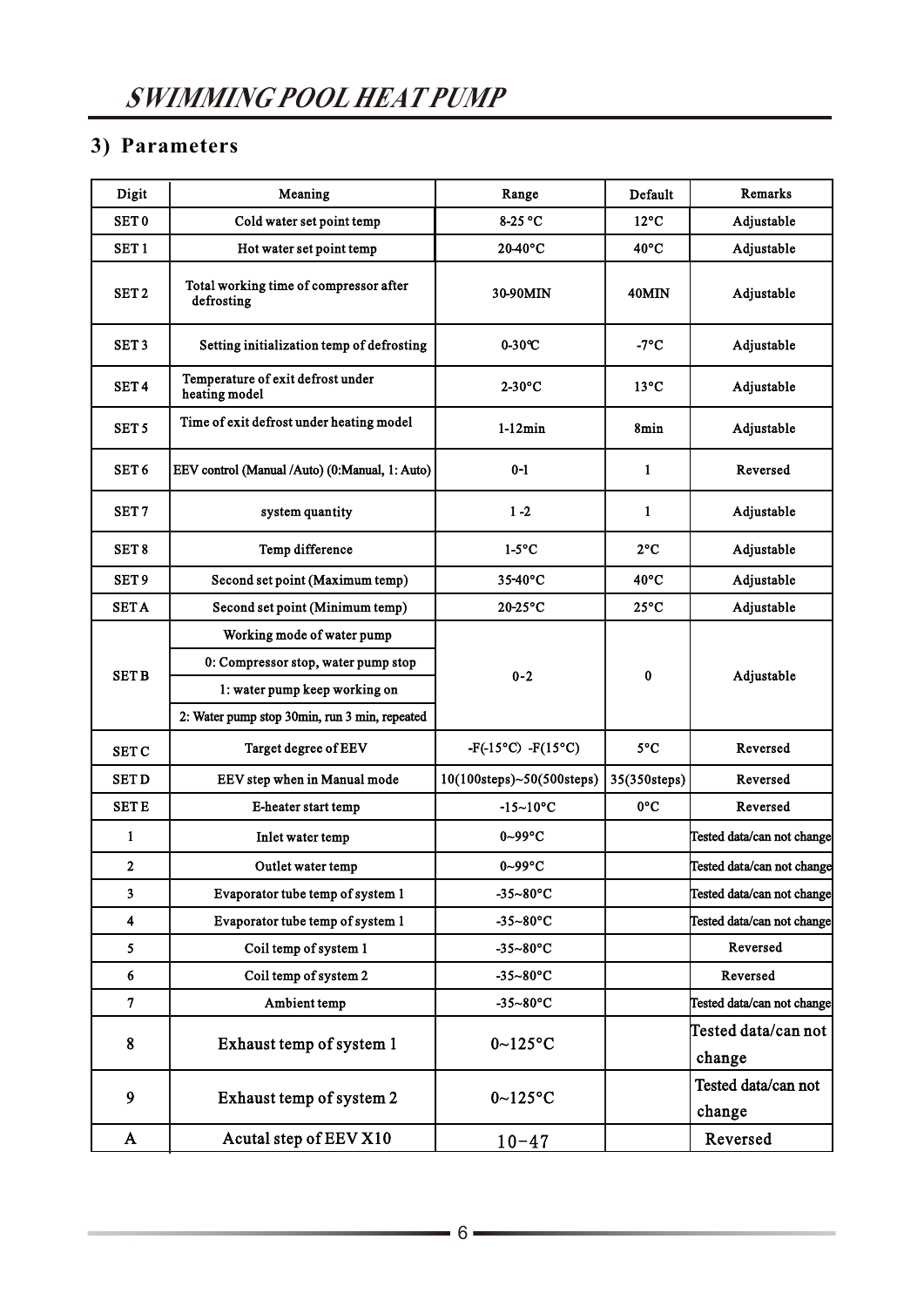### **4 ) Failure code and parameter tables**

| Protect/Failure                               | Long-distance controller   Remark |  |
|-----------------------------------------------|-----------------------------------|--|
| Heat ump in Stand-by mode                     |                                   |  |
| Normal running                                |                                   |  |
| Inlet water temperature sensor failure        | PP <sub>1</sub>                   |  |
| Outlet water temperature sensor failure       | PP <sub>2</sub>                   |  |
| Coil temperature sensor 1 failure             | PP3                               |  |
| Gas suction side temperature sensor 1 failure | PP4                               |  |
| Ambient temperature sensor failure            | PP <sub>5</sub>                   |  |
| Coil temperature sensor 2 failure             | PP <sub>6</sub>                   |  |
| Winter anti-freezing protection I             | PP7                               |  |
| Winter anti-freezing protection II            | PP7                               |  |
| Gas suction side temperature sensor 2 failure | PP8                               |  |
| Exhaust temp sensor 1 failure                 | PP <sub>9</sub>                   |  |
| Exhaust temp sensor 2 failure                 | PP10                              |  |
| Exhaust 1 high temp protection                | <b>PP11</b>                       |  |
| Exhaust 2 high temp protection                | <b>PP12</b>                       |  |
| System high pressure protection               | EE1                               |  |
| System low pressure protection                | EE <sub>2</sub>                   |  |
| Water flow switch failure                     | EE3                               |  |
| Power source wrong/open phase                 | EE4                               |  |
| Wire controller communication failure         | EE8                               |  |
| Defrosting                                    | <b>DEFROST</b>                    |  |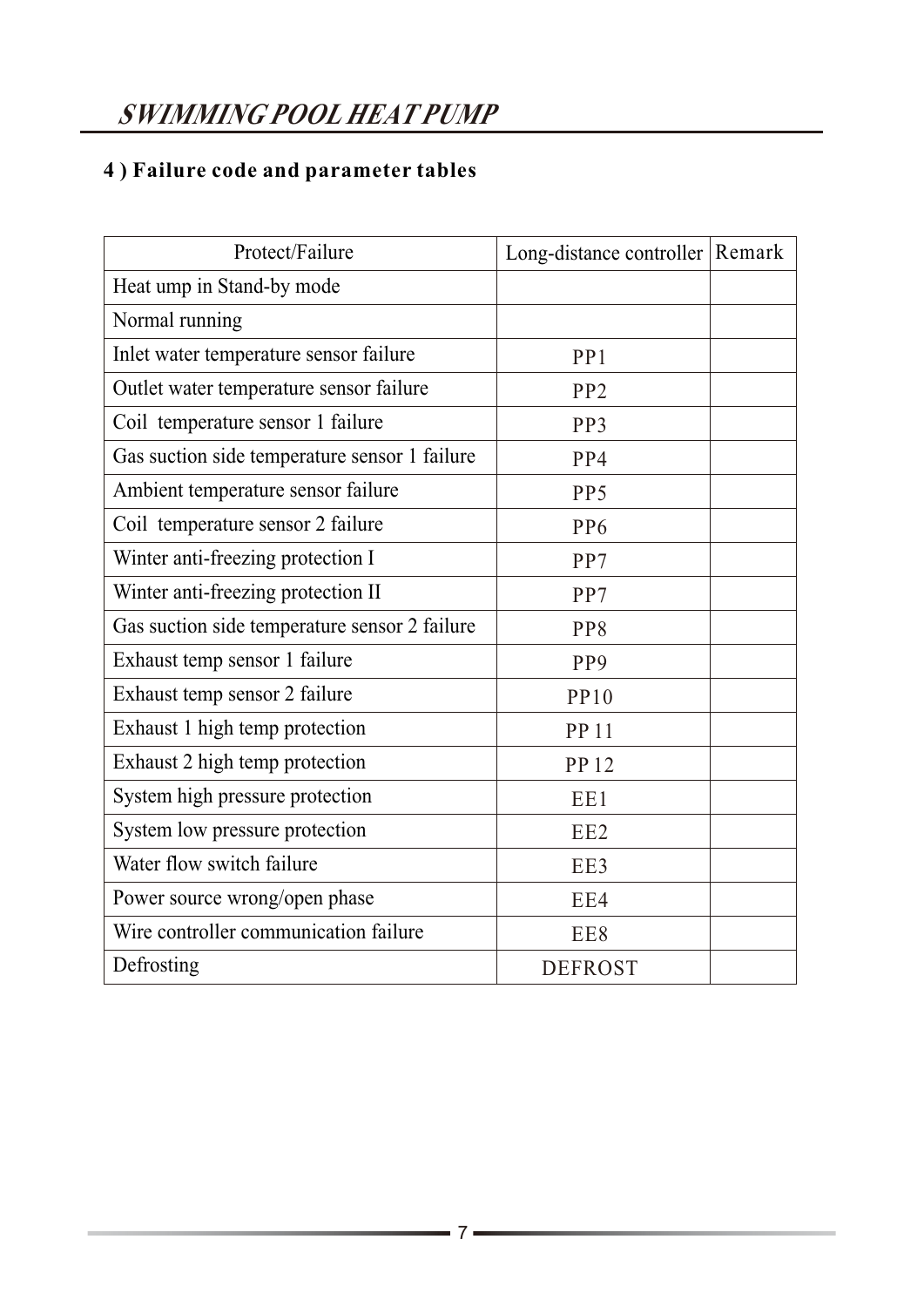#### **5) Two ways to connect wifi**

- **a. First way**
- **For Android System**
- Install the APP of "SmartLink3 Demo" ◎
- Turn on the heat pump, and make sure the area of heat pump installed cover with wifi signal. ◎ What's more, make sure your smart phone with wifi connected.
- ◎ Long press the timer button of LCD controller for 5 seconds. See below pic.



Then input the password for example 12345678 of WIFI TP LINK-22233. ◎ (**The wifi should be your local wifi, and your password of local wifi**)

And press "Start", see below pic. (Your smart phone should near the controller to ensure easy connected for wifi)

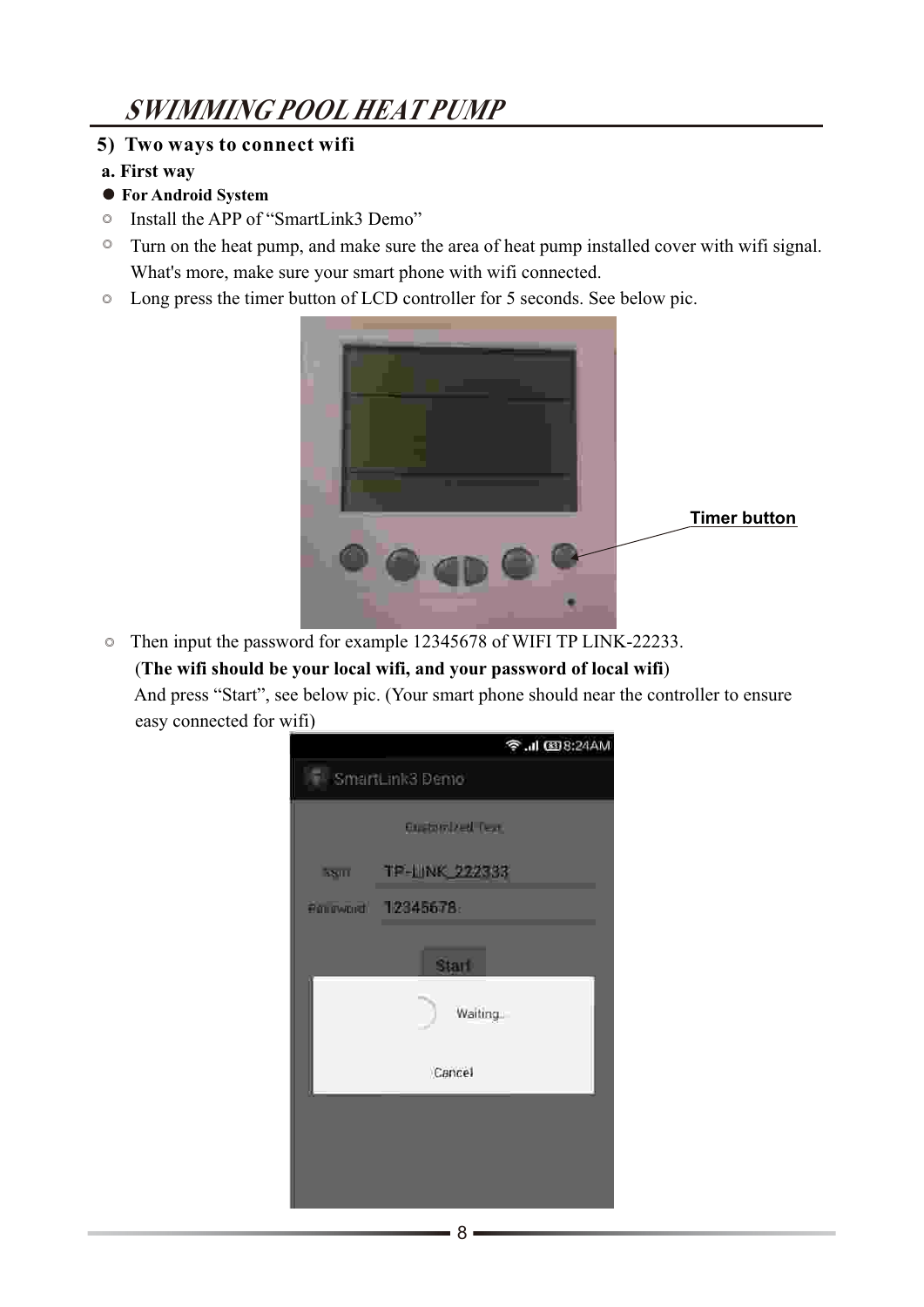#### **a. First way**

 It may take 1 minute to match all wifi setting. If connected successful, it could show "**SmartLink Compelted**" as below pic. ◎

|                 | <b>→ III 国8:24AM</b>     |  |  |
|-----------------|--------------------------|--|--|
| SmartLink3 Demo |                          |  |  |
|                 | Customized Text          |  |  |
| SSIDI           | TP-LINK_222333           |  |  |
|                 | Password: 12345678<br>÷. |  |  |
|                 |                          |  |  |
|                 | Start                    |  |  |
|                 |                          |  |  |
|                 |                          |  |  |
|                 |                          |  |  |
|                 |                          |  |  |
|                 |                          |  |  |
|                 |                          |  |  |
|                 | SmartLink completed      |  |  |

 If failed, it could show "**time out**"as below pic, then you have to repeat step 3 & 4 again.  $\circledcirc$ 

|                 | <b>全計国8:31AM</b>  |  |  |  |
|-----------------|-------------------|--|--|--|
| SmartLink3 Demo |                   |  |  |  |
|                 | Customized Text   |  |  |  |
| SSID:           | TP-LINK_222333    |  |  |  |
|                 | Password 12345678 |  |  |  |
|                 |                   |  |  |  |
|                 | Start             |  |  |  |
|                 |                   |  |  |  |
|                 |                   |  |  |  |
|                 |                   |  |  |  |
|                 |                   |  |  |  |
|                 |                   |  |  |  |
|                 | Time Out!         |  |  |  |
|                 |                   |  |  |  |
|                 |                   |  |  |  |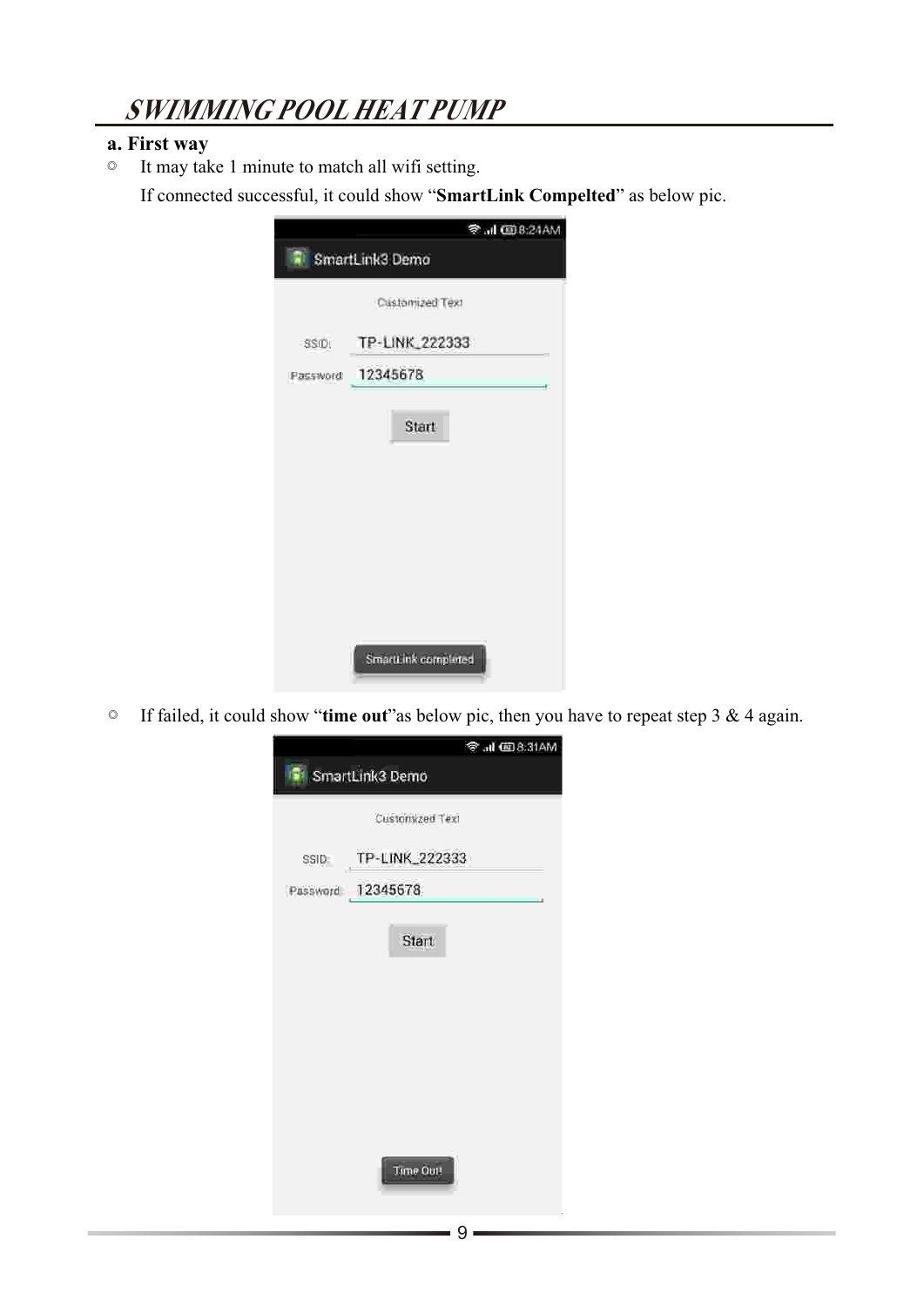### **a. First way**

- **For IOS System**
- ◎ Find out "SmartLink" in the APP Store, download and install it.

You can scan below QR code for fast installation as well.



◎ Input the passwords of your local wifi.

| SmartLink                            |
|--------------------------------------|
| SSID: UnLink<br>Password: P<br>$-1$  |
| Display Password<br>Amount One. More |
| <b>Connect</b>                       |
|                                      |
|                                      |
|                                      |

 $\circ$  Other setting please refer to Android system, as they are the same. Remarks, initial wifi setting may need a few times to complete. Please try more times if once is not successful.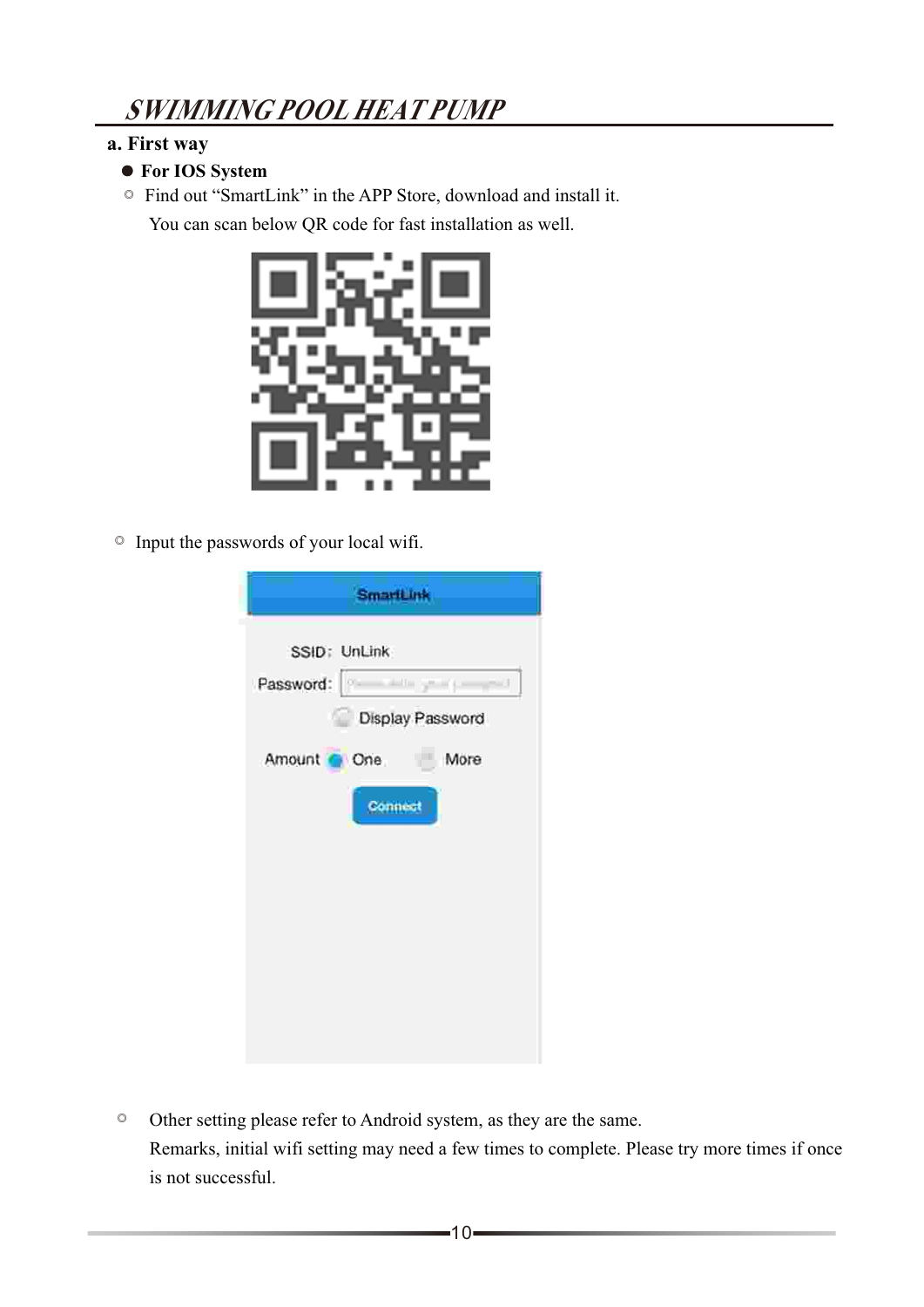#### **b. Second way for wifi setting**

- ◎ Turn on the heat pump.
- ◎ Use laptop or smart phone to find wifi "HF-LPB100"and connect it.
- ◎ Open website of "10.10.100.254", input user name and password as below. User name: admin Password: admin

After that, you could find below interface.

| −<br><b>School School</b><br><b>STATISTICS</b><br><b>STAR</b><br><b>Piloton Company</b>                            | <b>SUST</b><br>₩<br>$+0.001$<br><b>BERKE</b> |
|--------------------------------------------------------------------------------------------------------------------|----------------------------------------------|
| <b>Search Angeles</b><br><b>COMMOD</b><br><b>Bisim 200</b><br><b>Sealings</b><br>$\frac{1}{2}$<br><b>TIVO HILL</b> | والمسترابط                                   |
|                                                                                                                    |                                              |
|                                                                                                                    |                                              |

◎ Select work mode, change to STA mode. And then press Save. See below ref pic.

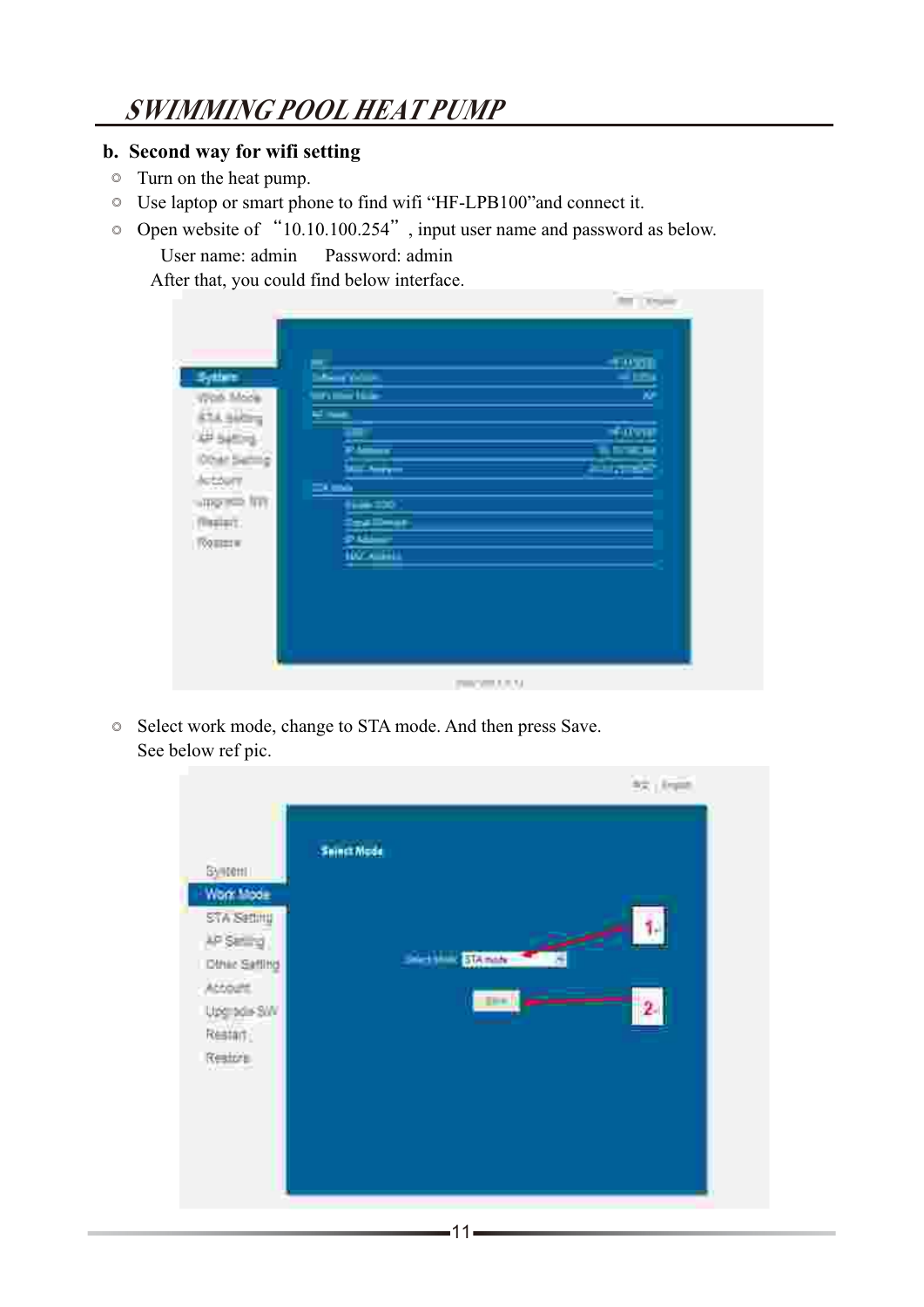#### **b. Second way for wifi setting**

 $\circledcirc$ Then select STA setting, press Scan, then press Save. See below refer pic.

| System:           | <b>Benedi Nese I COVI</b><br><b>Hotel Call Security</b> | 5 <sub>ex</sub><br>IF-LEEKS |
|-------------------|---------------------------------------------------------|-----------------------------|
| Work Mode:        | #mg = Notina                                            | Pasmit                      |
| STA Setting       | Отипас Рабова элимпера                                  | Triable <sup>1</sup>        |
| <b>AR Setting</b> | <b>PARMIT</b>                                           | القشية                      |
| Other Setting     | فتلاسمه                                                 | <b>Contract</b>             |
| Account           | <b>Veel Want</b>                                        | ਿਥ                          |
| Upgrade SW        | <b>DIED BROK Account</b>                                |                             |
| Remart.<br>Resour |                                                         | $2-4$                       |
|                   |                                                         |                             |

◎ Please choose the safety and reliable local area network which available. Then press OK to Confirm.

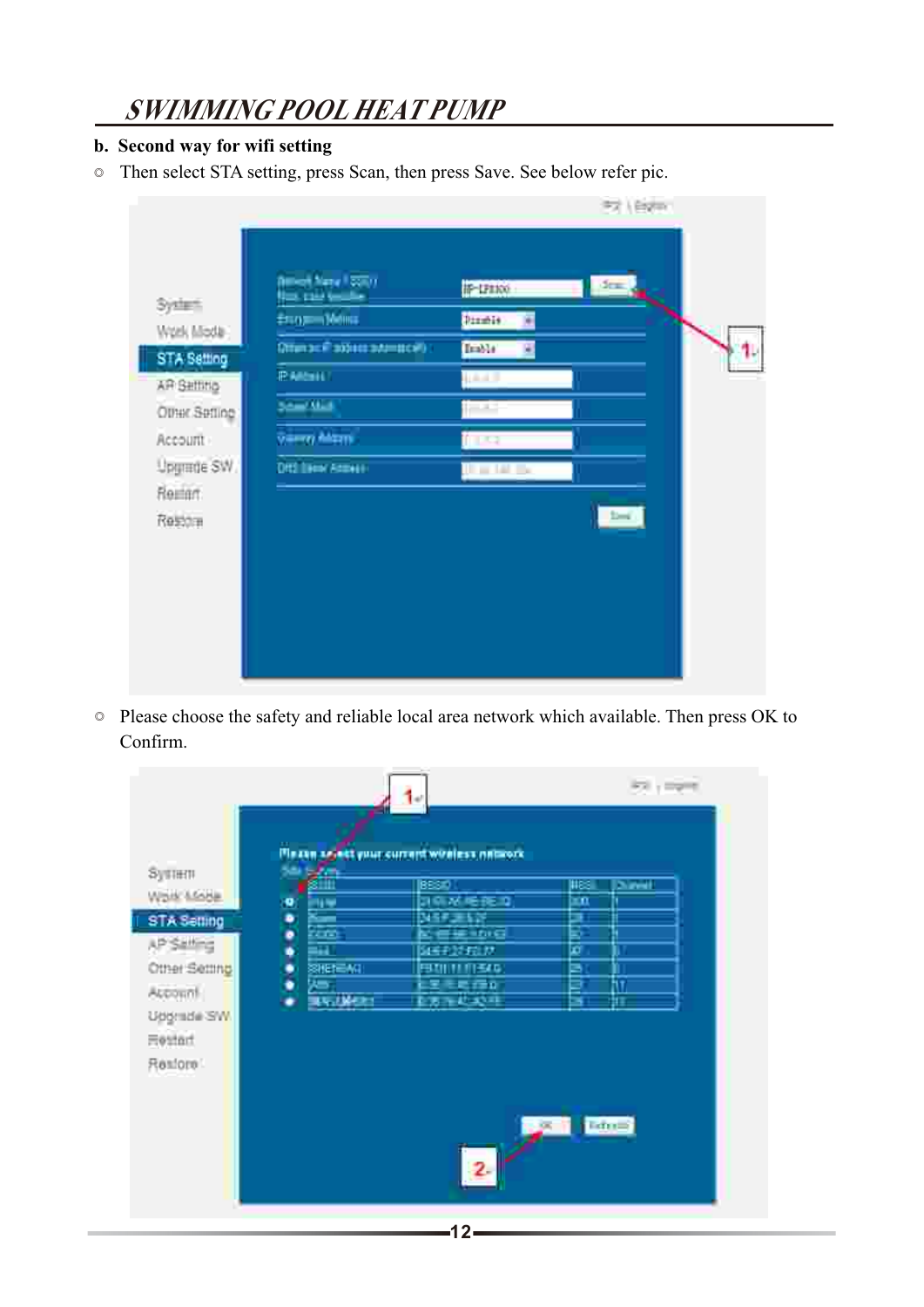#### **b. Second way for wifi setting**

◎ Make sure the Encryption Method choose **WPA2PSK**, and Encryption Algorithm choose **AES**. Input the **password** of your local area network. Then press **Save**.

|                                                                 |                                                                                                                    | <b>STAR</b>                                                                                                                                                                                                                                                                                                                                                                                        |
|-----------------------------------------------------------------|--------------------------------------------------------------------------------------------------------------------|----------------------------------------------------------------------------------------------------------------------------------------------------------------------------------------------------------------------------------------------------------------------------------------------------------------------------------------------------------------------------------------------------|
| Butter:<br>Work Mode<br><b>STARKING</b><br><b>VAP Netting !</b> | <b>Service Service Control</b><br>فالمقارب والأناة<br><b>Change House</b><br><b>Dealer Audio</b><br>$\overline{a}$ | ٤.<br><b>ALLES</b><br><b>Military</b><br>2.<br><b>ALLS</b><br>-------<br><b><i><u>RANGELINE</u></i></b>                                                                                                                                                                                                                                                                                            |
| Draw Berting<br>/ Account                                       | <b>Die Griff Statio German and</b>                                                                                 | 3.<br>$\frac{1}{2} \frac{1}{2} \frac{1}{2} \frac{1}{2} \frac{1}{2} \frac{1}{2} \frac{1}{2} \frac{1}{2} \frac{1}{2} \frac{1}{2} \frac{1}{2} \frac{1}{2} \frac{1}{2} \frac{1}{2} \frac{1}{2} \frac{1}{2} \frac{1}{2} \frac{1}{2} \frac{1}{2} \frac{1}{2} \frac{1}{2} \frac{1}{2} \frac{1}{2} \frac{1}{2} \frac{1}{2} \frac{1}{2} \frac{1}{2} \frac{1}{2} \frac{1}{2} \frac{1}{2} \frac{1}{2} \frac{$ |
| <b>Lopiana IW.</b>                                              | <b>Film</b><br>ستعاصفه                                                                                             |                                                                                                                                                                                                                                                                                                                                                                                                    |
| . INVARIATE<br><b>INVALUE</b>                                   | يورس                                                                                                               | $  - 1 - 1  $                                                                                                                                                                                                                                                                                                                                                                                      |
|                                                                 | <b>International</b>                                                                                               | $\frac{1}{1}$                                                                                                                                                                                                                                                                                                                                                                                      |
|                                                                 |                                                                                                                    | -                                                                                                                                                                                                                                                                                                                                                                                                  |
|                                                                 |                                                                                                                    | 曲曲用語                                                                                                                                                                                                                                                                                                                                                                                               |

◎ After finished all above steps, come to Restart interface, and press OK to confirm RESTART. See below pic.

| System.<br>Werk, Mode<br>STA Setting<br>AFF-SW010g<br>Other Skilling<br>Account<br><b>UPSTOR SW</b><br>Reitait<br><b>Baidos</b> | ___<br><b>Nestant Daview</b><br><b>Masses Miller</b><br>het wordt gegrend hert is het gestie en begin in met de skil.<br>De gegen de gestie geskieden begin de geskieden om de geskieden om de geskieden om de geskieden om de geskiede<br>De geskieden om de geskieden om de geskieden om d<br>we the first last<br>$-1$<br>άī. |  |
|---------------------------------------------------------------------------------------------------------------------------------|----------------------------------------------------------------------------------------------------------------------------------------------------------------------------------------------------------------------------------------------------------------------------------------------------------------------------------|--|
|                                                                                                                                 |                                                                                                                                                                                                                                                                                                                                  |  |
|                                                                                                                                 | 149800017.001                                                                                                                                                                                                                                                                                                                    |  |
|                                                                                                                                 | 13 <sub>1</sub>                                                                                                                                                                                                                                                                                                                  |  |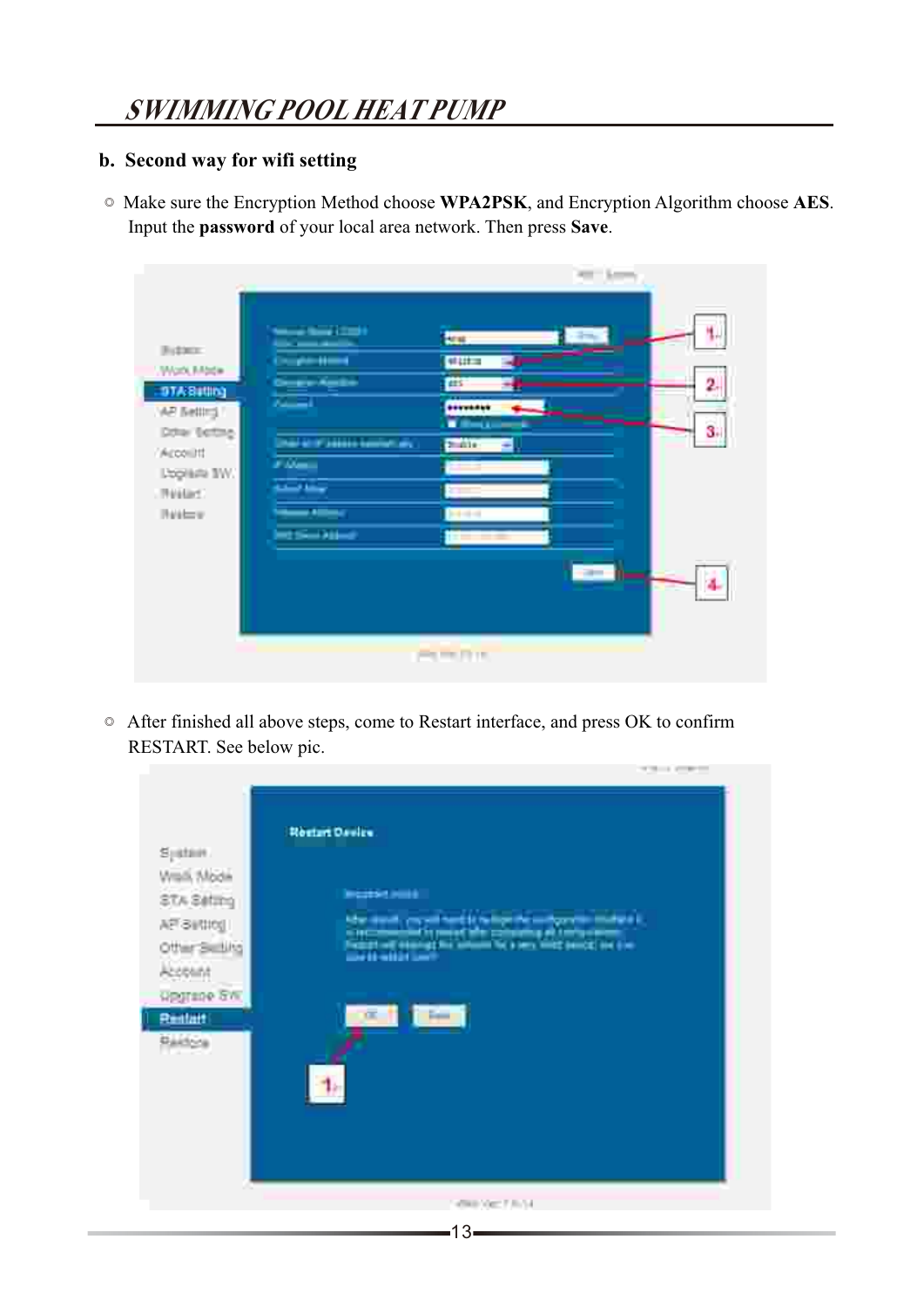#### **c. Remarks**

- ◎ Make sure to press "SAVE" for each setting.
- ◎ If IP address changed, all above setting need to re-set.
- ◎ If you try first way of "Smartlink3 DOMO" and failed, then try the second way for wifi setting. Have to long press Turn on/off button (see below pic) for 10 seconds, otherwise, wifi signal will never come out.



### **d. Fast Inquiry**

After wifi connected successful, you could have inquire about heat pump status by below ◎ website. http://app.xlink.cn:9001/query.html

 Or you could scan below QR Code to enter the website for Heat pump status checking. Fast inquire (only to check 1 or 2 heat pump units)



Agent research (Able to check all the heat pumps as order). Or visit below website. ◎ http://app.xlink.cn:9001/login.html

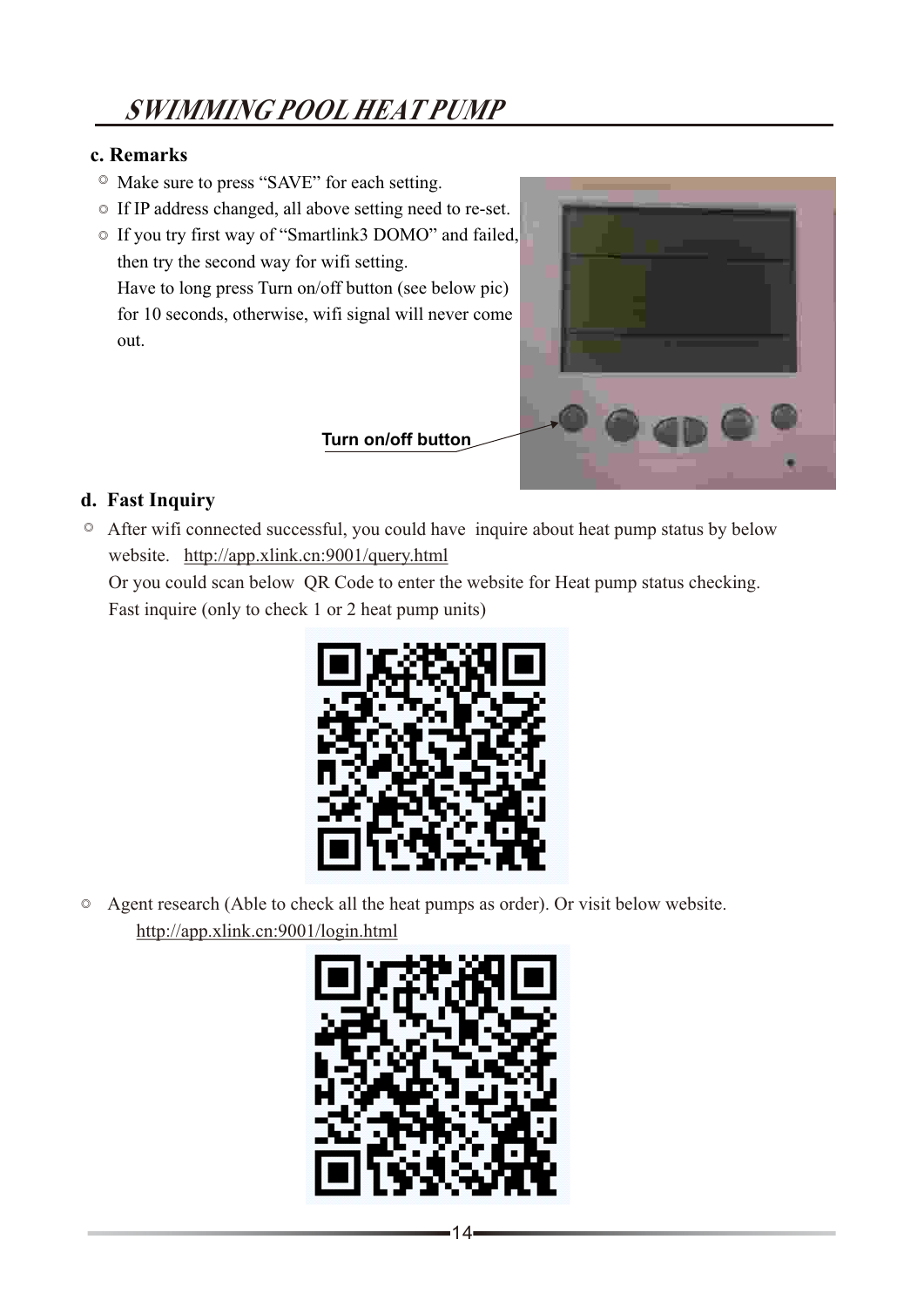### **6) Setting about S1,S2 & S3 switch**

- S1 Switch---Second set point
- S2 Switch---Long distance demand for heating
- S3 Switch---Long distance demand for cooling
- Please refer to the wiring diagram for the location of above S1, S2 & S3 switch.
- (1)Heat pump turns on when S2 or S3 switch has well connected.
- While S2 or S3 has connected, suddenly press the off button on the LCD controller. Heat pump will stop for 3 minutes. However, heat pump continues to turn on if S2 or S3 still has been connected after 3 minutes.
- (2)The Timer function is out of validity either S2 or S3 switch has connected.
- (3)Heat pump turns off when S2 or S3 switch is disconnected. Meanwhile, need to use LCD controller to turn on /off the heat pump.
- (4)Second set point available when S1 switch has well connected.
- At the same time, water temp set point setting decided by ambient temp, Parameter
- SET 9 and Parameter SET A. (Both C & D parameter could be adjusted).
- Parameter SET 9 (maximum setting range 40-50 °C, default  $50^{\circ}$ C)
- Parameter SET A (minimum setting range 20-30°C, default 30°C)
- A. When ambient temp  $\leq 5^{\circ}$ C, set point temp refer to the data of Parameter SET 9
- B. When ambient temp  $>15^{\circ}$ C, set point temp refer to the data of Parameter SET A
- C When  $\leq$  ambient temp  $\leq$  15°C, set point temp  $=$  Data of Parameter SET 9-(Data of
- parameter SET 9- data of parameter SET A)/ $(15-5)$ \*(ambient temp -5).
- For example, when ambient temp is 18 deg c, Parameter SET 9 is 50 deg c, Parameter SET A is 30 deg c.Then set point temp=50-(50-30)/(15-5)\*(18-5)
- (5)When S1 disconnected, set point temp control by LCD controller.
- (Refer to the setting of Parameter SET 9 & SET A (default setting 50 $\degree$  C & 30 $\degree$ C)

### **4. Maintenance**

- **To check the water supply device often. You should avoid the condition of no water or air entering into system, or that will influence unit's performance and reliability. You should clear the water filter regularly to avoid unit's damage by filter' jam.**
- **There should be dry, sanitary and ventilation around the unit. To clean the side condenser regularly for good heating exchanging and saving energy.**
- **To check the power supply and cable connection often, to see if there is abnormal action or bad smell about the electrical component. If yes, Contact Installer immediately.**
- **Please discharge all water in the water pump and water system lest freeze the water pump or water system.You should discharge the water at the bottom of water pump if the units will stop for long time. And you should check the units thoroughly and fill the system with water fully before power on the units again.**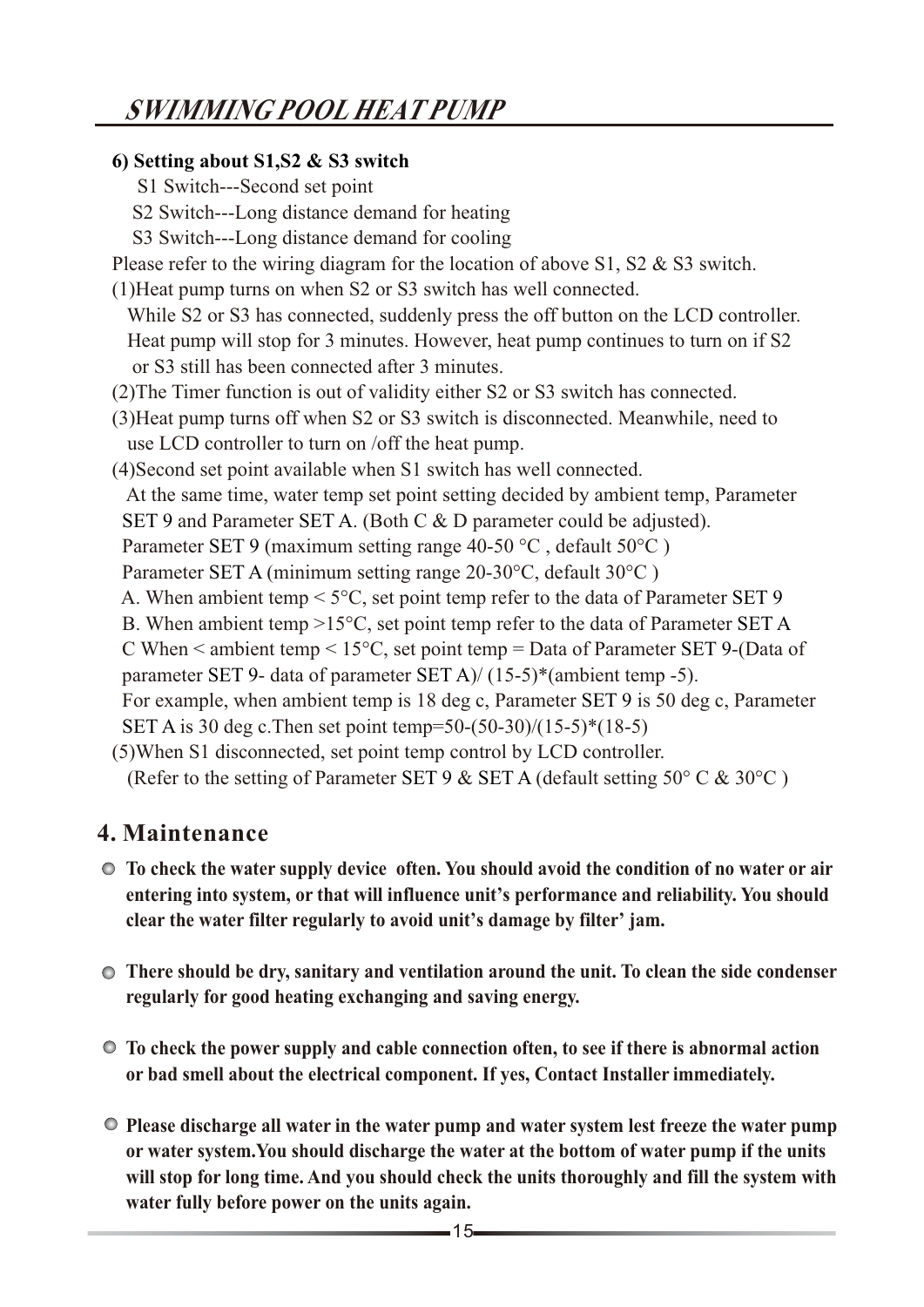### **5. Wiring diagram**

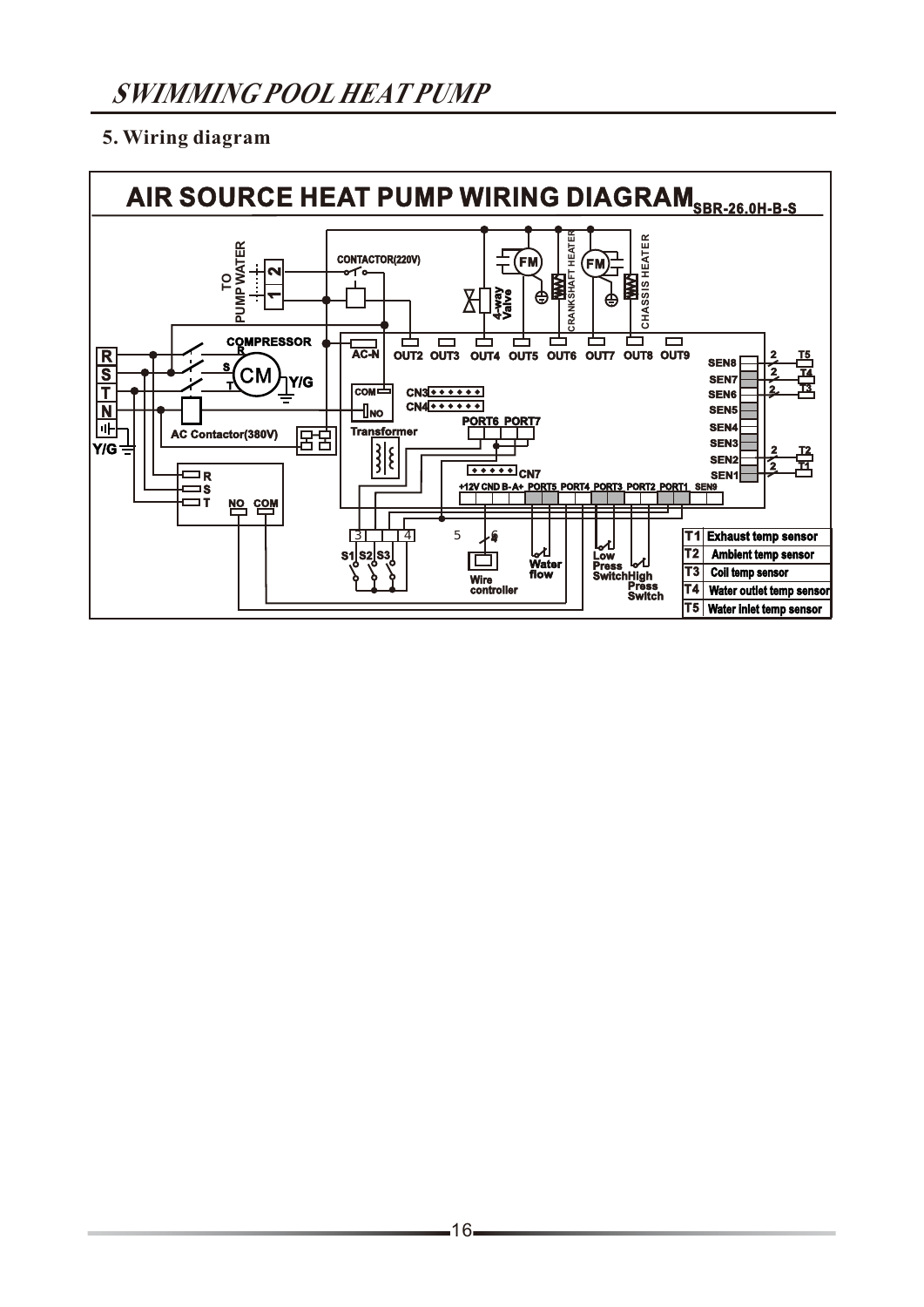### **Service**

### **1.How to obtain Service For Pool Owner**

**If you are having trouble with the unit, please contact the Installer immediately.**

- **1. Provide your Dealer with the following information:**
- **A. Serial # located on back panel nameplate .**
- **B. Proof of Installation Date(Bill of sale or original invoice only)**
- **C. Description of the Symptoms**

#### **2.For Installing Dealer**

**If your customer is having a problem and you as the installing dealer have verified that the cause is NOT external to my company(such as tripped breaker, clogged pool filter, inadequate pump run time, etc.) following these steps will help you obtain the fastest service possible for your customer.**

**1. Help your customer gather the following information:**

**A. Serial # located on back panel nameplate .**

**B. Proof of Installation Date(Bill of sale or original invoice only)**

#### **3.Will Ever Need Freon**

Unless there is a leak in the sealed refrigeration system, the factory charge of freon should last for **the life of the unit. Freon is very stable and should not degrade or breakdown even under severe operating conditions. If your unit needs freon, then it has a leak, and adding freon will not solve the problem. The leak must be located and repaired. Fortunately, freon leaks are very uncommon and usually are due to shipping.** 

#### **Attachment 1 SWIMMING POOL HEATING SYSTEM EVALUATION 1. The charts displayed for an outdoor pool**

**Energy flows in a heated pool**

**Energy flows in an unheated pool**

**Pool temperature**

**Range of pool temperature(max exceeded for 5% of the time and mini temperature exceed for 95% of the time.)**

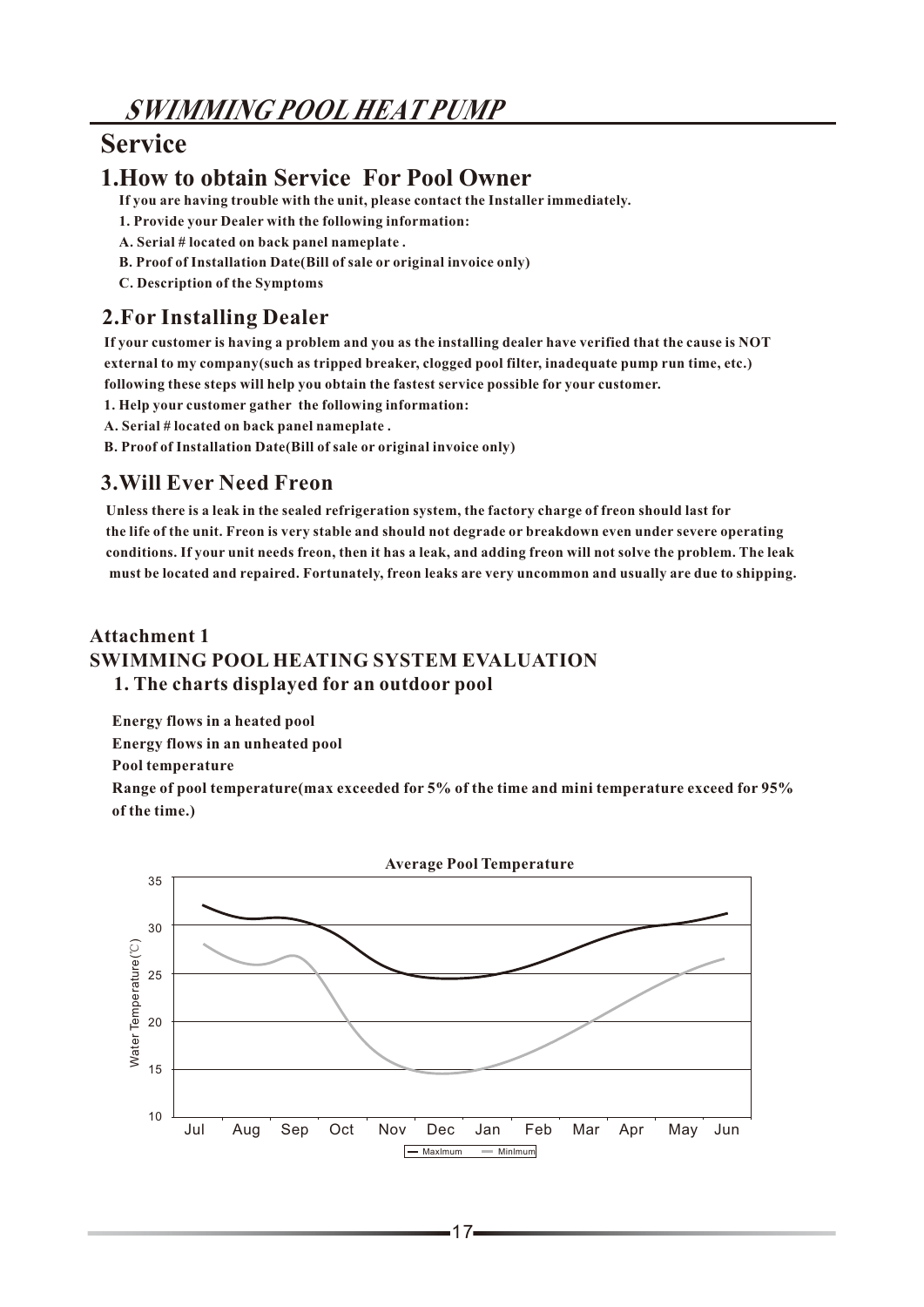

#### **2.The charts displayed for an indoor pool are**



18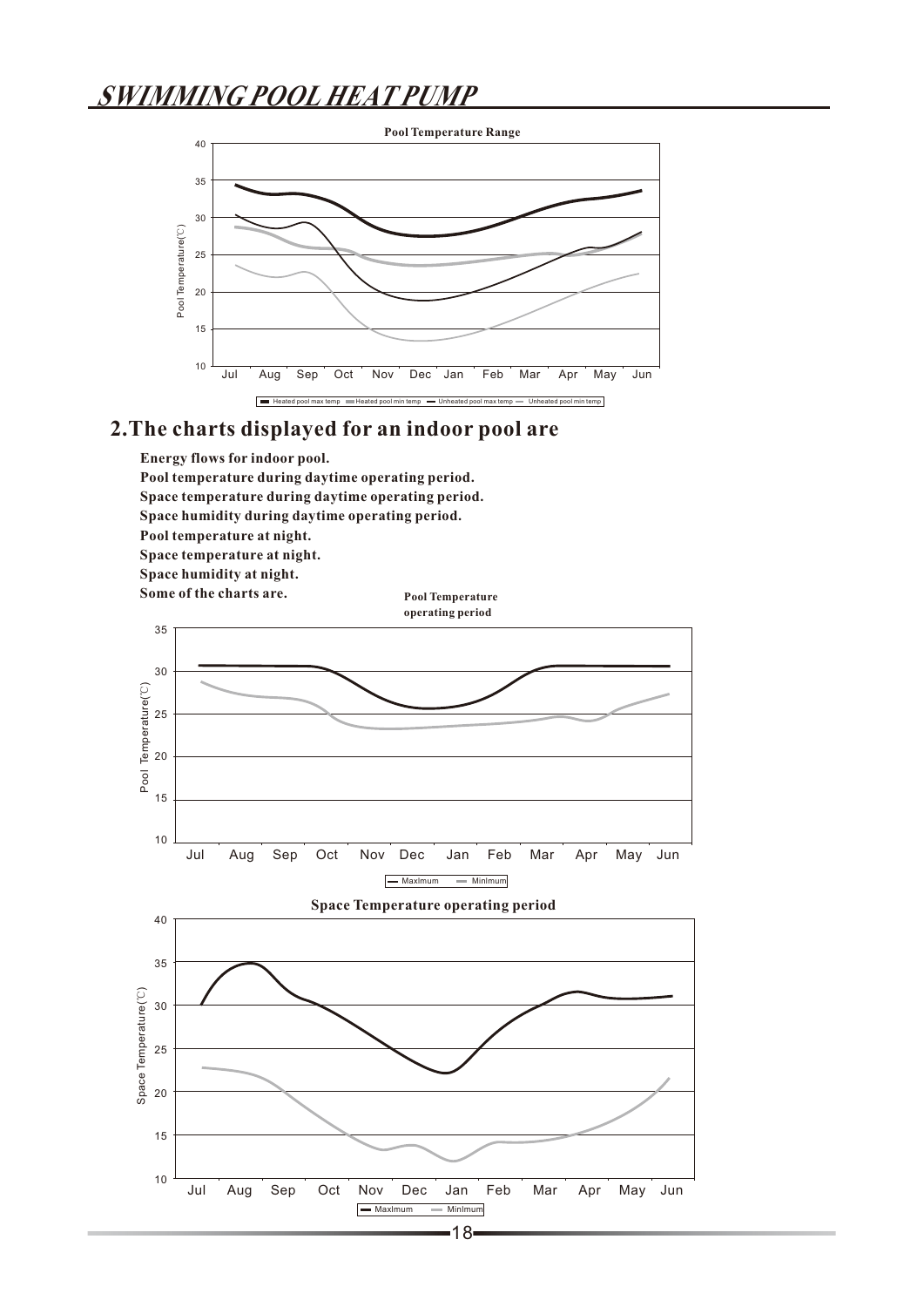

**The position of installing unit**



#### **Attachment 2**

**The Installation about Heat Pump & Chlorinator Pressure-type Chlorinator or Brominator**

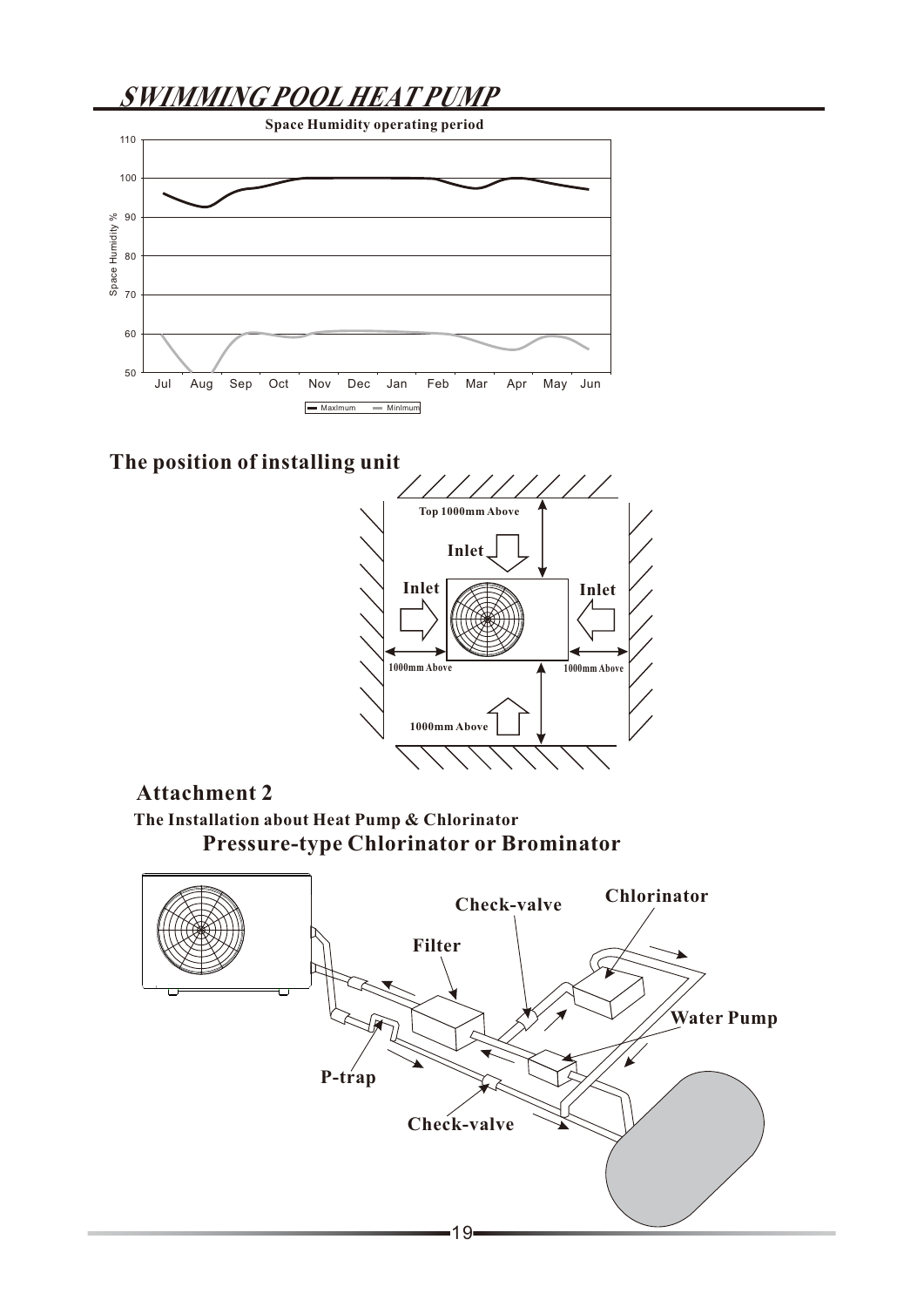#### **Attachment 3**

#### **Common Units Conversion**

**Linear Measure 1 inch=25.4 millimetres 1 foot=12 inches=0.3048 metre 1 yard=3 feet=0.9144 metre 1 (statute)mile=1760 yards=1.609 kilometres 1 nautical mile=1852 m.**

**Square Measure**

**1 square inch=6.45 sq.centimetres**

**1 square foot=144 sq.in.=9.29 sq.decimetres 1 square yard=9 sq.ft.=0.836 sq.metre**

**1 acre=4840 sq.yd.=0.405 hectare 1 square mile=640 acres=259 hectares**

**Cubic Measure**

**1 cubic inch=16.4 cu.centimetres 1 cubic foot=1728 cu.in.=0.0283 cu.metre 1 cubic yard=27 cu.ft.=0.765 cu.metre**

**Capacity Measure**

**Britich**

**1 pint 20 fluid oz.=34.68 cu.in.=0.568 lite**

**1 quart=2 pints=1.136 litres**

**1 gallon=4 quart=4.546 litres**

**1 peck=2 gallons=9.092 litres**

**1 bushel=4 pecks=36.4 litres**

**1 quarter=8 bushels=2.91 hectolitres**

**American dry**

**1 pint=33.60 cu.in.=0.550 litre**

**1 quart=2 pints=1.101 litres**

**1 peck=8 quarts=8.81 litres**

**1 bushel=4 pecks=35.3 litres**

**American liquid**

**1 pint=16 fluid oz.=28.88 cu.in.=0.473 litre**

**1 quart=2 pints=0.946 litre**

**1 gallon=4 quarts=3.785 litres**

**Avoirdupois Weight**

**1 grain=0.065 gram**

**1 dram=1.772 grams**

**1 ounce=16 drams=28.35 grams**

**1 pound=16 ounces=7000 grains=0.4536 kilogram**

**1 stone=14 pounds=6.35 kilograms**

**1 quarter= 2 stones=12.70 kilograms**

**1 hundredweight=4 quarters=50.80 kilograms**

**1 short ton=2000 pounds=0.907 tonne**

**1 (long)ton=20 hundredweight=1.016 tonnes**

**energy**、**power**

**1 usrt=3024 kcal/h=3516 w**

**1 kcal/h=1.163 w**

**1 kw=860 kcal/h**

**1 btu/h=0.293 w**

**velocity, flux**

**1 m/s=196.85 fpm**

**1 cfm=1.699 cmh 1 gpm=0.27276 cmh**

**1 gpm=0.2271 cmh**

**Pressure**

**1 bar=100000 pa**

**1 psi=0.0703 kgf/cm2**

**1 kgf/cm2=98000 pa**

**1 mm aq.=9.8 pa**

**1 mm hg=133.28 pa**

**1 m H2O=9800 pa=0.1 kgf/cm2**